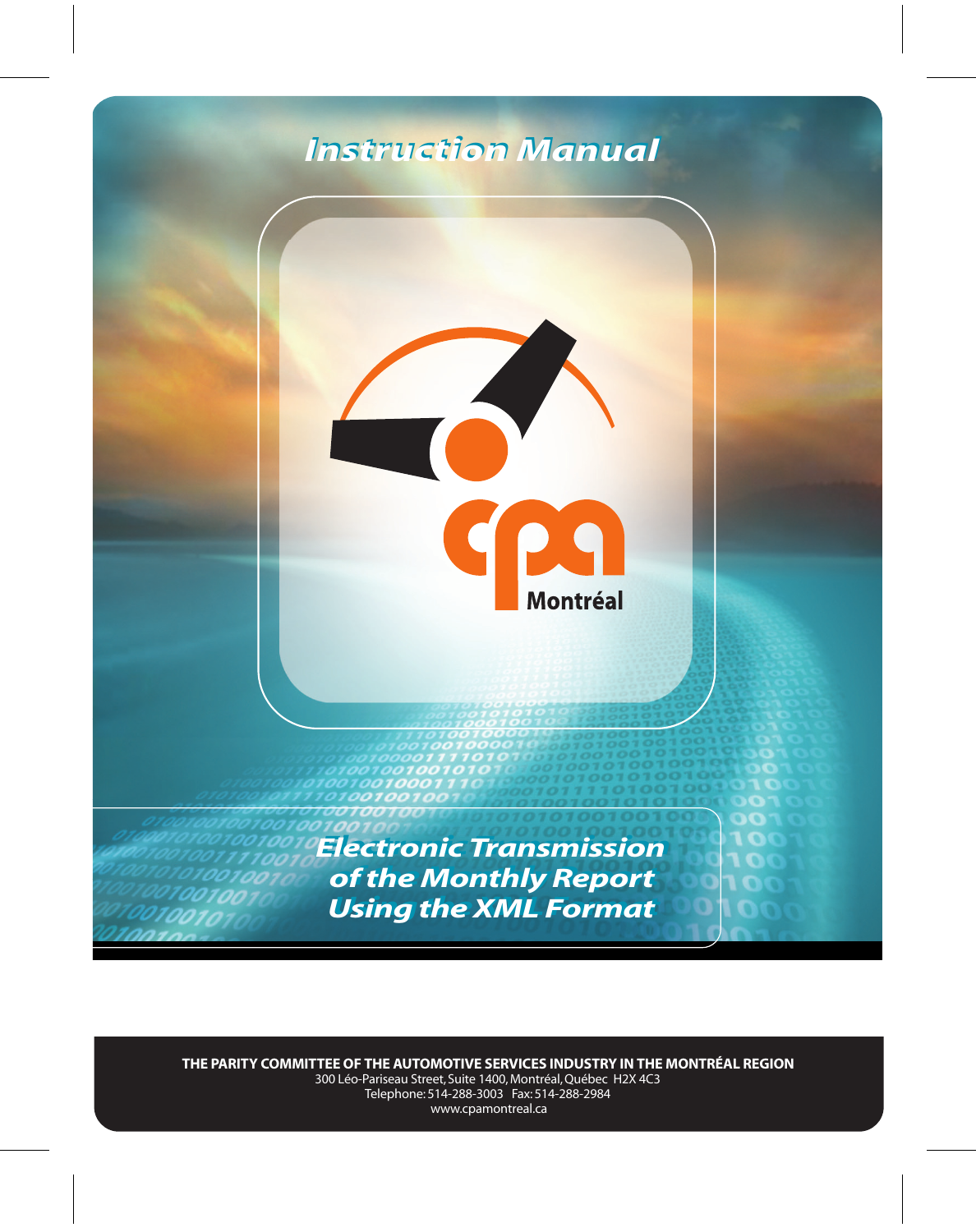# **Section 1. The XML Standard**

XML, which means eXtensible Markup Language, can be thought of as an improved HTML language, as it allows documents to be formatted using tags (or markups), but also allows new tags to be defined.

Unlike HTML, considered to be a defined and fixed language (with a limited number of tags), XML can be considered as a metalanguage allowing the definition of other languages, i.e., the definition of new tags that describe the formatting of a document.

XML's strength comes from its capacity to describe any data domain thanks to its extensibility. It allows information to be structured and its vocabulary and syntax to be defined.

In fact, XML tags describe content rather than formatting (unlike HTML). Therefore, **XML allows content and formatting to be separated**, which in turn allows, for example, the same document to be displayed using many different combinations of software and hardware, with no need to create that many versions of the document!

XML was developed by the XML Working Group formed under the auspices of the World Wide Web Consortium (W3C) in 1996. Starting from February 10, 1998, the 1.0 version of the XML specifications has been accepted by the W3C, making it an officially recognized language.

XML is a subset of SGML (Standard Generalized Markup Language), as defined by the ISO8879 standard in 1986, and used in Electronic Document Management (EDM). XML has most of SGML's functionalities, as it is a simplified version of SGML specifically adapted for use on the Web.

XML is particularly well adapted for the exchange of data and documents. Here are its main advantages:

- Legible: in theory, no specific knowledge is necessary to understand an XML document;
- Self-descriptive;
- Tree structure: allows the modeling of most computational problems;
- Universal and portable: supports the various character sets;
- Ease of deployment: can be distributed using any protocol capable of transferring text, like HTTP;
- Ease of integration: an XML document can be used by any application capable of parsing text (i.e., capable of analysing XML code);
- Extensible: an XML document must be usable in all fields of application.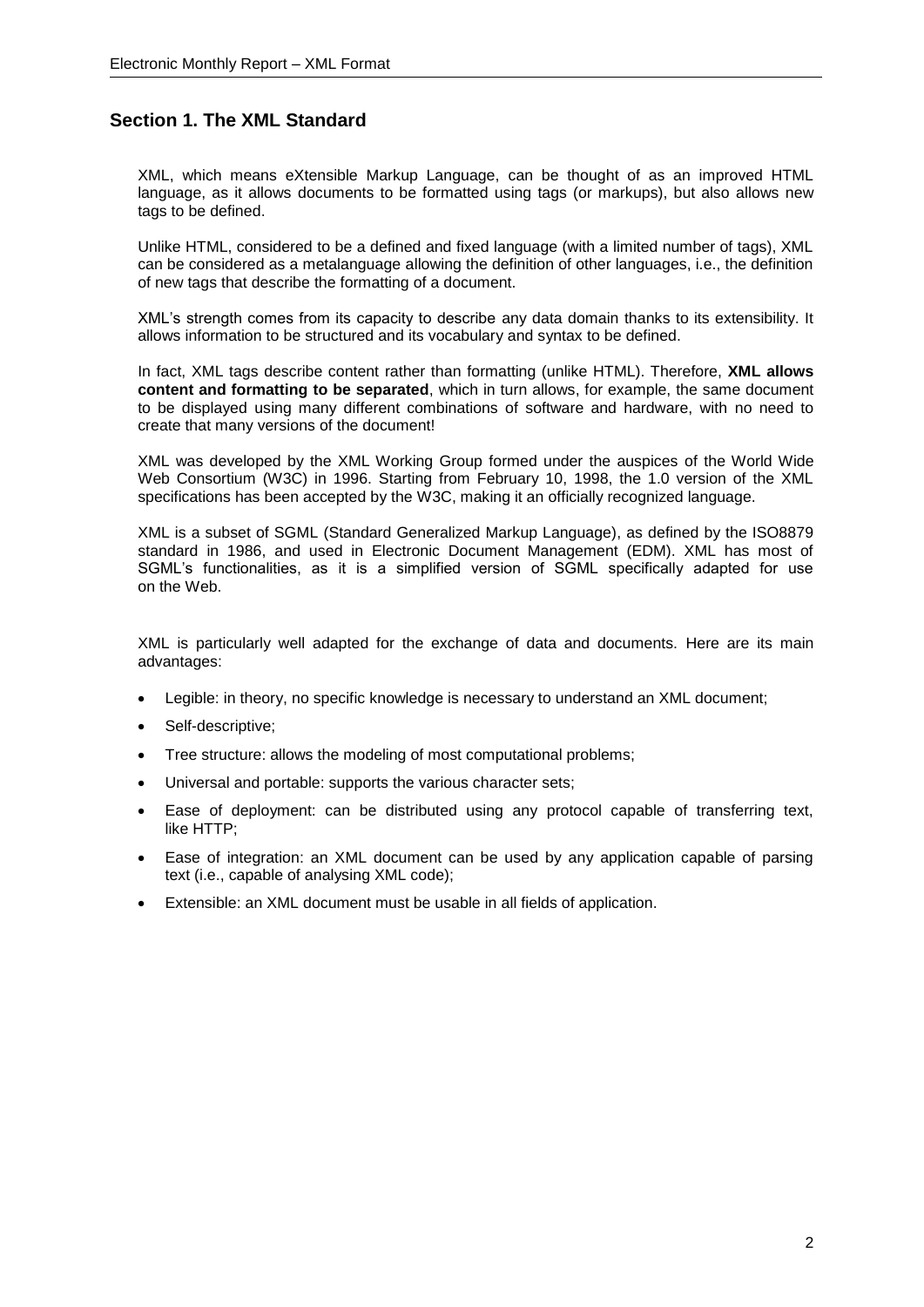#### **What is XML?**

The XML standard in itself should be thought of as a tool that allows the definition of a language (i.e., a metalanguage), thus allowing the creation of documents structured with tags.

A tag is a character string of the form:

<tag>

Therefore, an XML document, i.e., a file created in compliance with the XML specifications, will, for example, look like this:

```
<directory>
<person class = "student">
<surname>Smith</surname>
<firstname>John</firstname>
<telephone>555-1234</telephone>
<email>webmaster@website.net</email>
</person>
<person>
...
</person>
</directory>
```
Lastly, comments can be added to the XML document like this:

<-- Here is an XML comment -->

#### **Structure of an XML Document**

An XML document is divided in three parts:

The first part, referred to as the prologue, contains the XML norm version used to create the document (this information is mandatory) and the encoding (character set) used in the document (optional attribute). Therefore, the prologue consists of a single line like this:

<?xml version="1.0" encoding="ISO8859-1"?>

The second part consists of an annexed file containing the Document Type Definition (DTD).

The last part of an XML document is the element tree (as displayed above).





<http://www.commentcamarche.com/>

The information provided in this section has been adapted from "*Comment ça marche?*", a website presenting computer science concepts in a simplified way.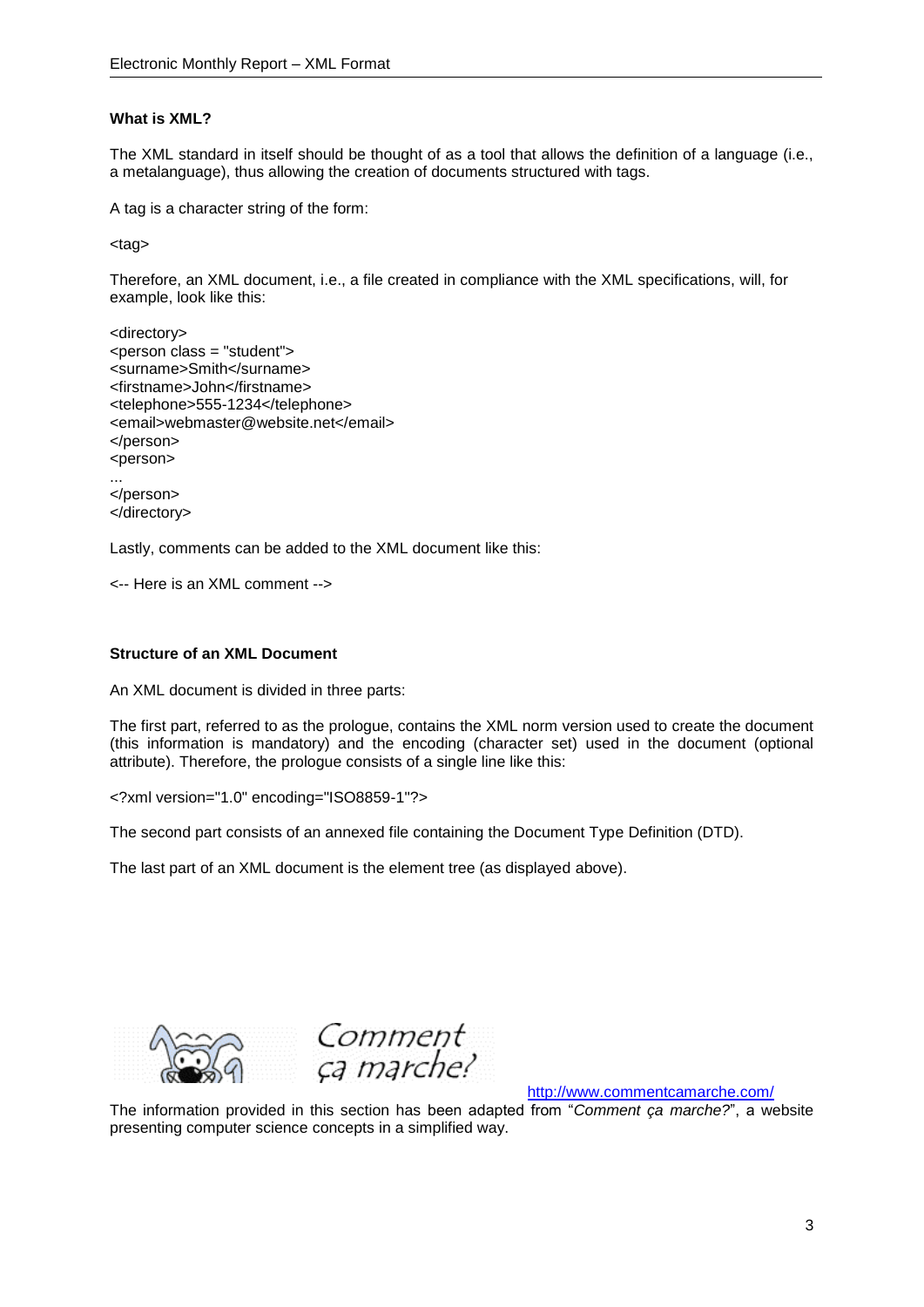# **Section 2. Electronic Monthly Report**

The electronic monthly report is an XML document containing the same information that is usually found in the standard monthly report (paper form). It is transmitted to the CPA Montréal via FTP for processing.

## **Name of the XML Document**

Here is the suggested format for naming the XML document: RMyymmnn.xml

| RM:      | Fixed value.                                                                       |
|----------|------------------------------------------------------------------------------------|
| yymm:    | The report's reference period where yy represents the year and mm the month.       |
| nn:      | The monthly report's number (see section Entity: RapportMensuel (monthly report)). |
| xml:     | Fixed value. File extension associated to an XML document.                         |
| Example: | RM021100.xml would consist of the monthly report for November 2002.                |

#### **Content of the XML Document**

As mentioned in section 1, the XML document is divided in three parts. However, for the transmission of the electronic monthly report, only the first and third parts are used. The Document Type Definition must NOT be included. Instead, a DTD document is provided (later in this document) for you to validate your generated XML file.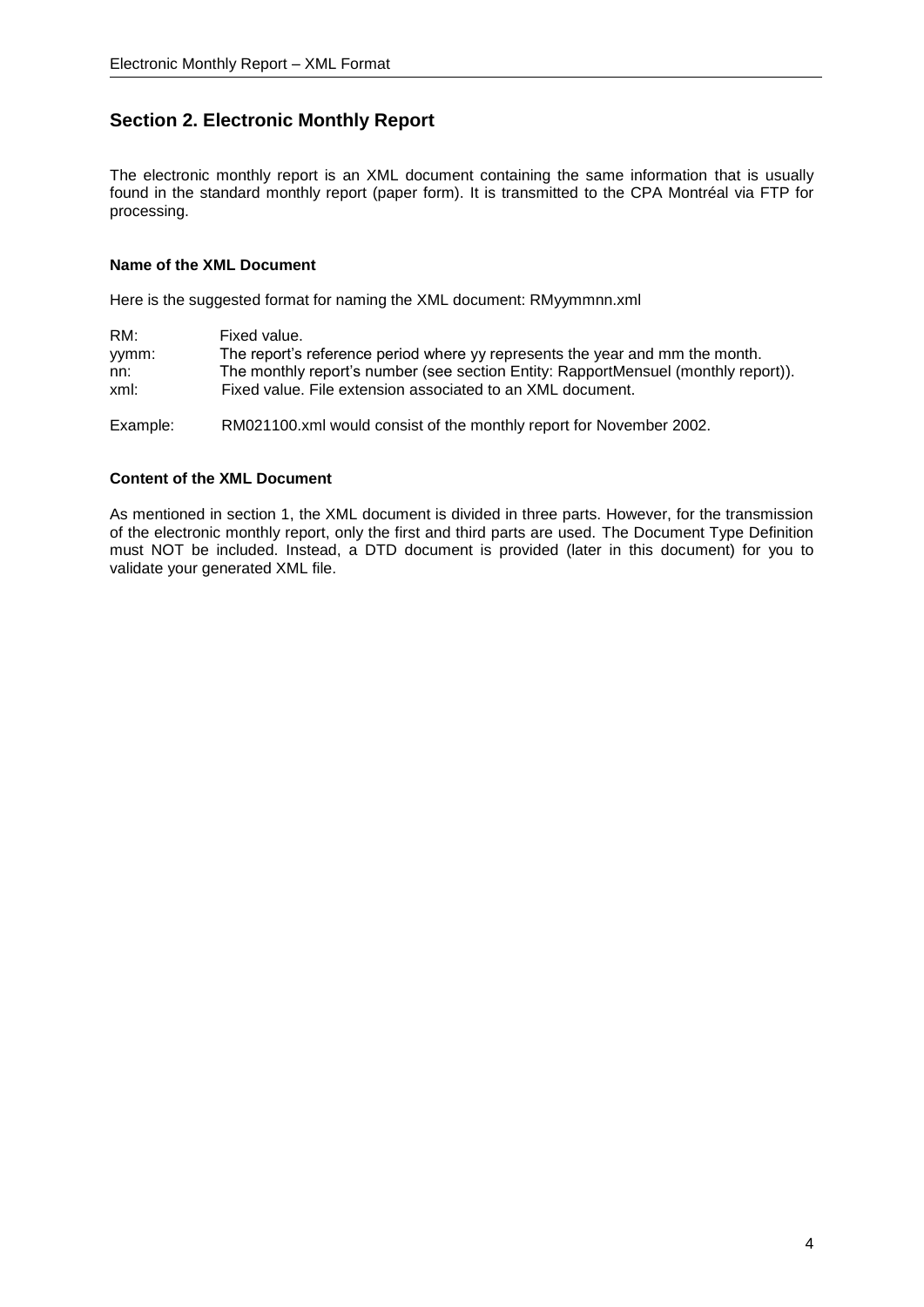Before describing the contents of the electronic monthly report, here is an example.

Important: The tags used in the XML monthly report must be the ones specified here (in French). However, the English description of each tag is provided later in this document.

```
<?xml version="1.0"?>
<RapportMensuel Periode="01-01" Folio="12345-001" Numero="0">
   <Salarie>
     <NAS>123456789</NAS>
     <Sexe>H</Sexe>
     <Langue>F</Langue>
     <Artisan>N</Artisan>
     <Nom>Berri</Nom>
     <Prenom>Jean-Paul</Prenom>
     <DateNaissance>19690115</DateNaissance>
     <Adresse>8585 Rue du port</Adresse>
     <DateEmbauche>20010502</DateEmbauche>
     <DateDepart></DateDepart>
     <Ville>Montréal</Ville>
     <CodePostal>J6F4M8</CodePostal>
     <Telephone>5141234567</Telephone>
     <Metier>0502</Metier>
     <TotalGainsMois>1000.00</TotalGainsMois>
     <Prelevement>30.00</Prelevement>
     <SousPeriode FinissantLe="01-07">
     <TauxHoraire>100.00</TauxHoraire>
     <PrimeEquipe>0.00</PrimeEquipe>
     <HeuresFeriees>0.00</HeuresFeriees>
     <HeuresJour>10.00</HeuresJour>
     <HeuresNuit>0.00</HeuresNuit>
     <Heures50>0.00</Heures50>
     <TotalHeures>10.00</TotalHeures>
     <HeuresCumulees>0.00</HeuresCumulees>
     <Ajustement>0.00</Ajustement>
     <Boni>0.00</Boni>
     <Commission>0.00</Commission>
     <PreavisDepart>0.00</PreavisDepart>
     <TauxFixe>0.00</TauxFixe>
     <Vacances>0.00</Vacances>
     <TotalGainsSemaine>1000.00</TotalGainsSemaine>
</SousPeriode>
  <SousPeriode>
 …
     </SousPeriode>
```
#### </Salarie>

<Salarie>

… </Salarie>

 <PercuSalaries>15.00</PercuSalaries> <PartEmployeur>15.00</PartEmployeur> <CotisationArtisans>0.00</CotisationArtisans> <DebitCredit>0.00</DebitCredit> <Total>30.00</Total>

</RapportMensuel>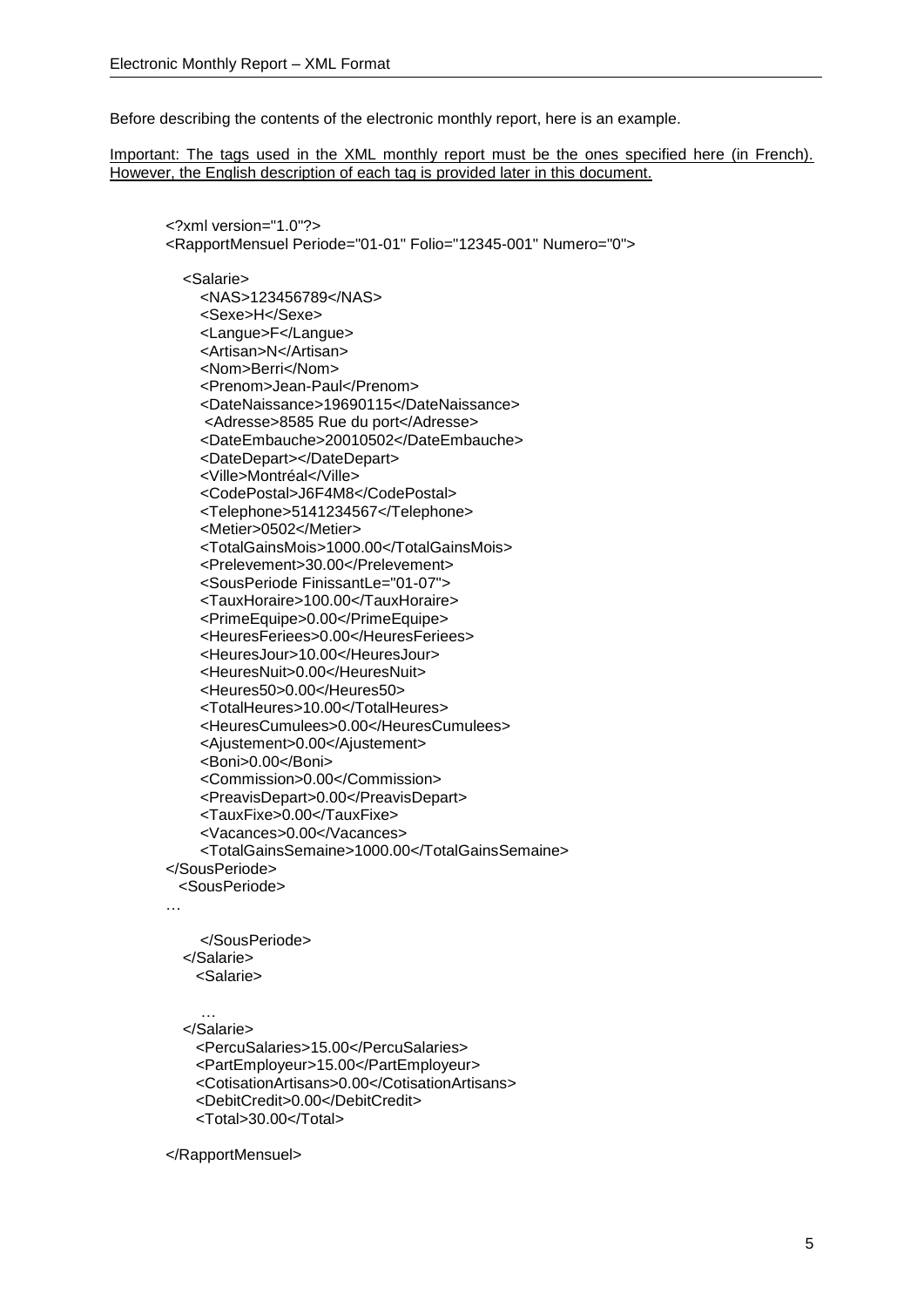#### **The Prologue**

The Prologue is the first element of an XML document. It identifies the version of the XML specifications used in the file. It is a fixed value, looking like this in the current version: <?xml version="1.0"?>

#### **The Element Tree**

The electronic monthly report has a three-level tree structure. The first level (origin) consists of the monthly report itself. A monthly report contains information about each employee (the second level). For each employee, various sub-periods can be defined (the third level).

#### **First level – The Monthly Report**

There may only be a single monthly report for each XML document. It is defined using the "RapportMensuel" (monthly report) entity. It has three different attributes: reference period, folio (establishment) number, and monthly report number. The reference period and the folio number are mandatory. The monthly report also contains 6 sub-elements, including the employee, which can be repeated indefinitely (i.e. once for each employee to be declared).

#### **Second Level – The Employee**

The employee is described using the "Salarie" (employee) entity. This level has no attributes, but does contain 17 sub-elements, including the sub-period, which can be repeated up to five times. Four of these sub-elements are mandatory: social insurance number, surname, first name and trade.

#### **Third Level – The Sub-Period**

The sub-period is defined using the "SousPeriode" (sub-period) entity. It has only one attribute, which is the last day of the pay period. This attribute is mandatory. The sub-period contains 16 subelements.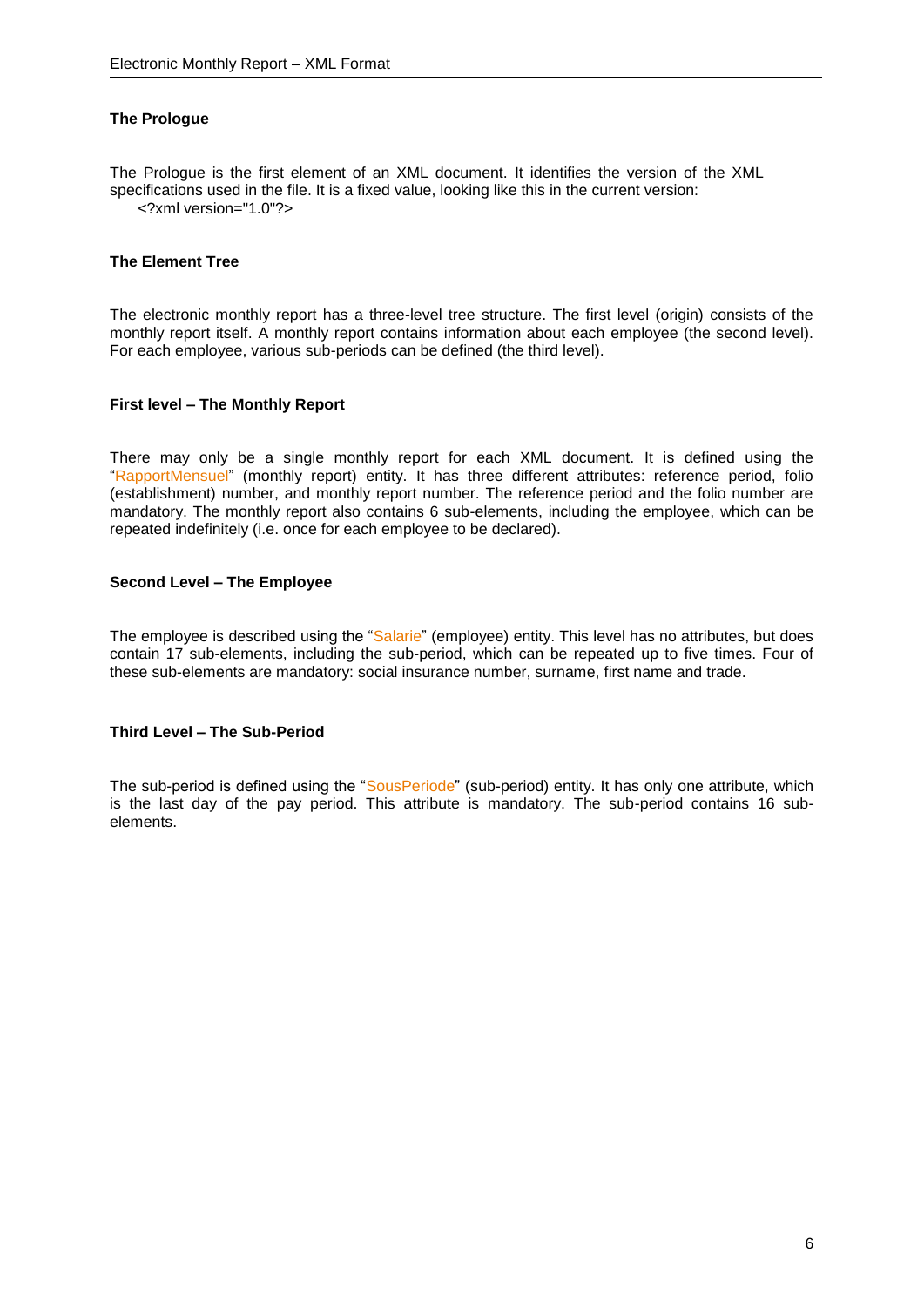#### **The DTD document**

Here is the DTD document that must be used to validate your generated XML file.

<!ELEMENT RapportMensuel (Salarie\* , PercuSalaries? , PartEmployeur? , CotisationArtisans? , DebitCredit? , Total?)> <!ATTLIST RapportMensuel Periode CDATA #REQUIRED> <!ATTLIST RapportMensuel Folio CDATA #REQUIRED> <!ATTLIST RapportMensuel Numero CDATA> <!ELEMENT Salarie (NAS , Sexe? , Langue? , Artisan? , Nom , Prenom , DateNaissance? , Adresse? , DateEmbauche? , DateDepart? , Ville? , CodePostal? , Telephone? , Metier , TotalGainsMois? , Prelevement? , SousPeriode\*)> <!ELEMENT NAS (#PCDATA)> <!ELEMENT Sexe (#PCDATA)> <!ELEMENT Langue (#PCDATA)> <!ELEMENT Artisan (#PCDATA)> <!ELEMENT Nom (#PCDATA)> <!ELEMENT Prenom (#PCDATA)> <!ELEMENT DateNaissance (#PCDATA)> <!ELEMENT Adresse (#PCDATA)> <!ELEMENT DateEmbauche (#PCDATA)> <!ELEMENT DateDepart (#PCDATA)> <!ELEMENT Ville (#PCDATA)> <!ELEMENT CodePostal (#PCDATA)> <!ELEMENT Telephone (#PCDATA)> <!ELEMENT Metier (#PCDATA)> <!ELEMENT SousPeriode (TauxHoraire? , PrimeEquipe? , HeuresFeriees? , HeuresJour? , HeuresNuit? , Heures50? , TotalHeures? , HeuresCumulees? , Ajustement? , Boni? , Commission? , PreavisDepart? , HeuresCumPayees? , TauxFixe? , Vacances? , TotalGainsSemaine?)> <!ATTLIST SousPeriode FinissantLe CDATA #REQUIRED> <!ELEMENT TauxHoraire (#PCDATA)> <!ELEMENT PrimeEquipe (#PCDATA)> <!ELEMENT HeuresFeriees (#PCDATA)> <!ELEMENT HeuresJour (#PCDATA)> <!ELEMENT HeuresNuit (#PCDATA)> <!ELEMENT Heures50 (#PCDATA)> <!ELEMENT TotalHeures (#PCDATA)> <!ELEMENT HeuresCumulees (#PCDATA)> <!ELEMENT Ajustement (#PCDATA)> <!ELEMENT Boni (#PCDATA)> <!ELEMENT Commission (#PCDATA)> <!ELEMENT PreavisDepart (#PCDATA)> <!ELEMENT HeuresCumPayees (#PCDATA)> <!ELEMENT TauxFixe (#PCDATA)> <!ELEMENT Vacances (#PCDATA)> <!ELEMENT TotalGainsSemaine (#PCDATA)>

<!ELEMENT TotalGainsMois (#PCDATA)> <!ELEMENT Prelevement (#PCDATA)>

<!ELEMENT PercuSalaries (#PCDATA)> <!ELEMENT PartEmployeur (#PCDATA)> <!ELEMENT CotisationArtisans (#PCDATA)> <!ELEMENT DebitCredit (#PCDATA)> <!ELEMENT Total (#PCDATA)>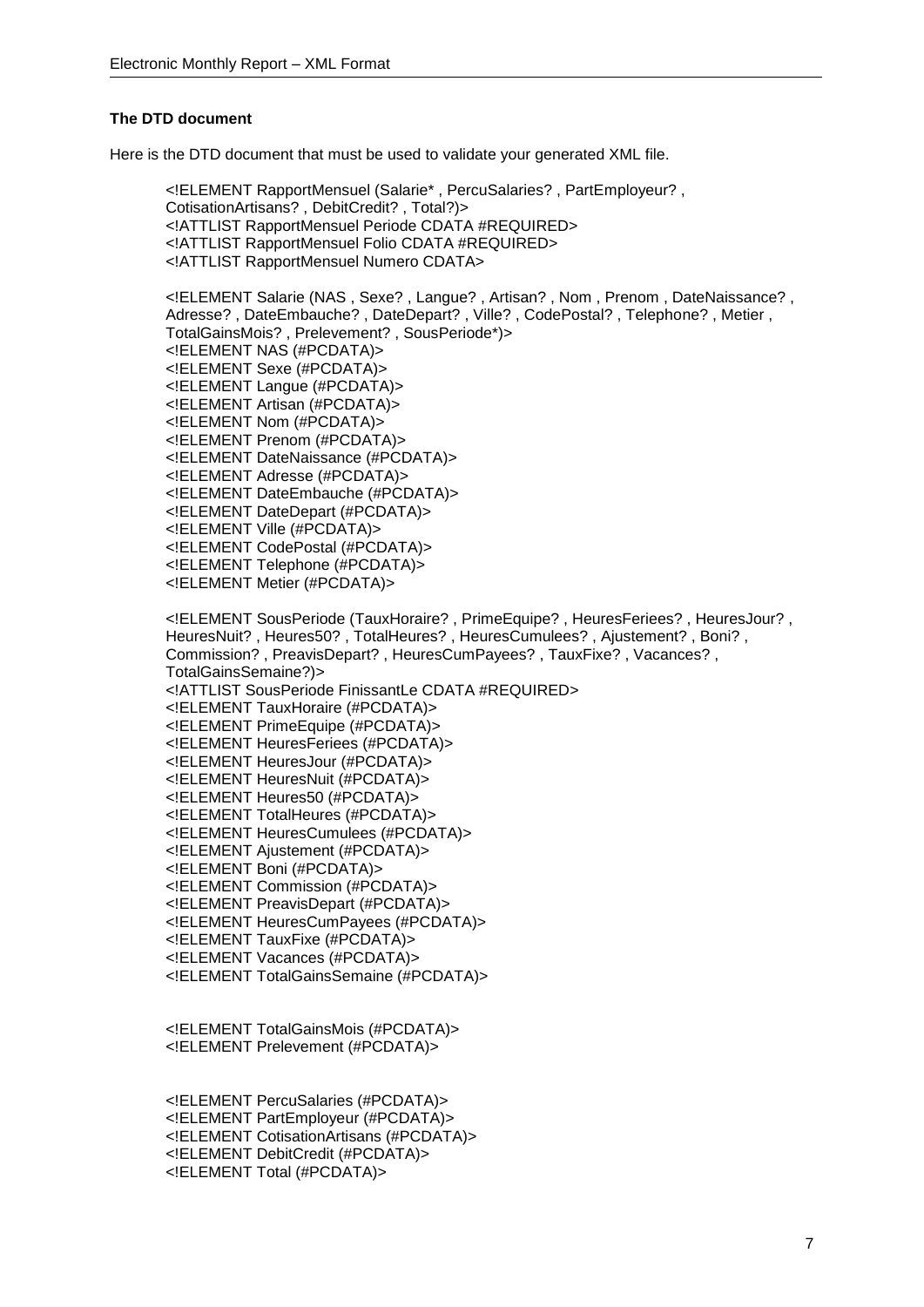# **Section 3. Available Entities**

Entities are named using a capital letter at the beginning of each word in order to facilitate the reading of XML documents. However, the actual data processing is not case sensitive – the "Adresse" entity will be recognized whether it is entered as adresse or ADRESSE.

Entities are presented here in the order in which they appear in the above example.

# **Entity: RapportMensuel (Monthly report)**

Entry point of the monthly report. This is the first entity found in the XML document.

#### **Hierarchy**

Contains: Salarie, PercuSalaries, PartEmployeur, CotisationArtisans, DebitCredit, Total.

#### **Attributes**

| Periode | Box 1 of the monthly report.<br><i>Mandatory.</i> The reference period for the monthly report. Accepted formats are<br>"yymm" and "yy-mm", where yy represents the year and mm stands for the<br>month. The month is numerically represented. The year and month must each<br>contain two digits, with a leading zero if applicable.<br>Valid examples: 0101, 01-01<br>Invalid examples: 1-01, 01-15, 01-OC |
|---------|-------------------------------------------------------------------------------------------------------------------------------------------------------------------------------------------------------------------------------------------------------------------------------------------------------------------------------------------------------------------------------------------------------------|
| Folio   | Box 2 of the monthly report.<br>Mandatory. The number of the establishment submitting the monthly report,<br>assigned by the CPA Montréal. The usual format is " $\#$ ### $\#$ +##", where #<br>represents a number (0-9). Example: 17014-001.<br>Please use this number for all correspondence.                                                                                                            |
| Numero  | The identification number for the copy of the monthly report. This number<br>allows for resubmitting a revised report, replacing the original. Only the<br>highest numbered copy will be kept. Accepted formats are "#" and "##".<br>Valid examples: 0, 1, 00, 01<br>Invalide examples: 1-01, 01-15, 01-OC<br>If omitted, the default value "0" is used.                                                    |

#### **Content**

All entities listed in the hierarchy section.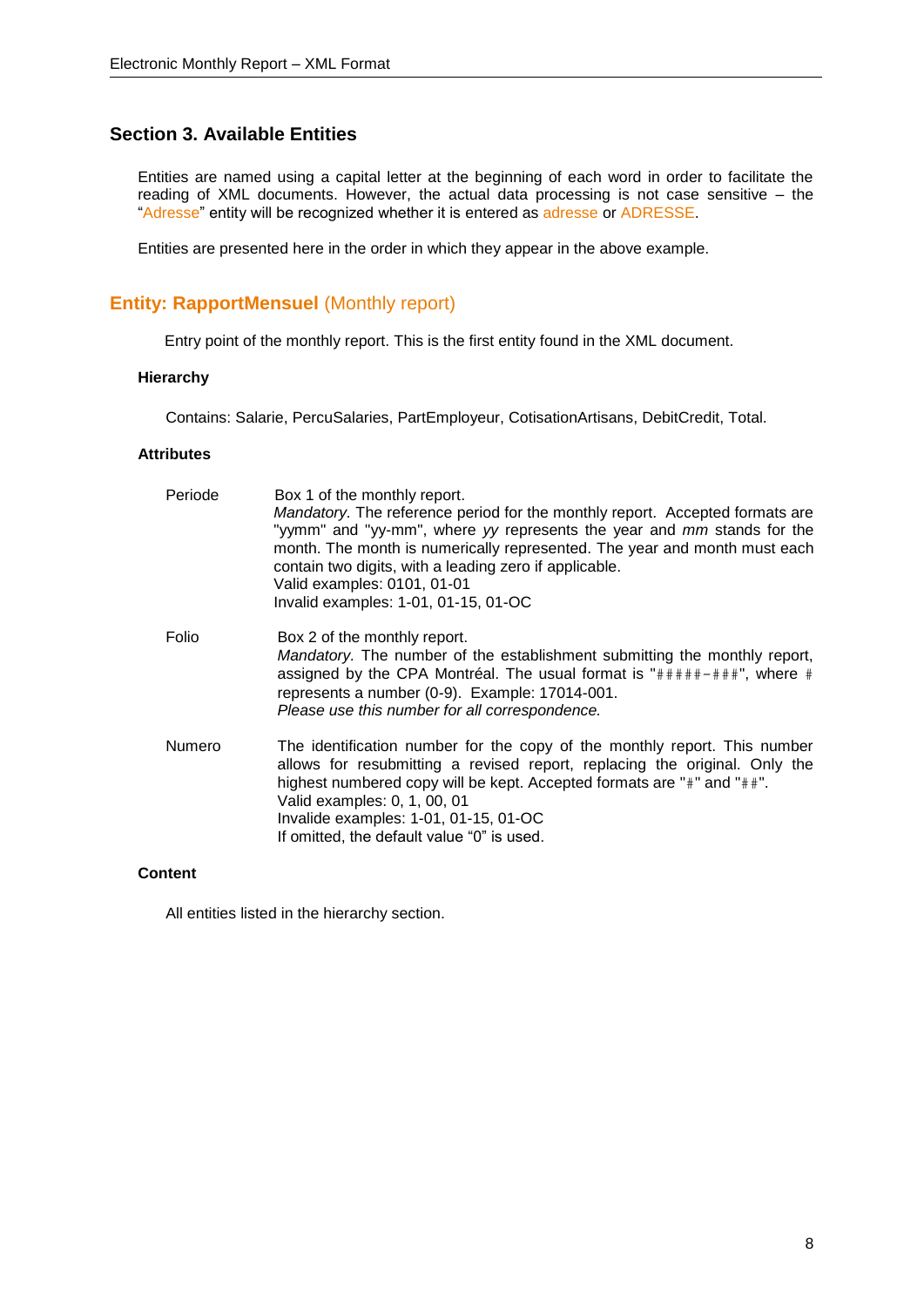# **Entity: Salarie** (Employee)

Information related to the employee.

#### **Hierarchy**

Contained by: RapportMensuel. Contains: Adresse, Artisan, CodePostal, DateDepart, DateEmbauche, DateNaissance, Langue, Metier, NAS, Nom, Prelevement, Prenom, Sexe, SousPeriode, Telephone, TotalGainsMois, Ville.

#### **Content**

All entities listed in the hierarchy section.

#### **Entity: NAS** (SIN)

Box 3 of the monthly report

#### **Hierarchy**

Contained by: Salarie

#### **Content**

*Mandatory.* The employee's social insurance number. The accepted format is "#########" where # represents a number (0-9).

## **Entity: Sexe** (Gender)

Box 5 of the monthly report

#### **Hierarchy**

Contained by: Salarie

#### **Content**

The employee's gender. The only values that are accepted are "F" (Female) and "M" (Male).

## **Entity: Langue** (Language)

Box 6 of the monthly report

#### **Hierarchy**

Contained by: Salarie

#### **Content**

The employee's language of correspondence. The only values that are accepted are "F" (French) and "E" (English).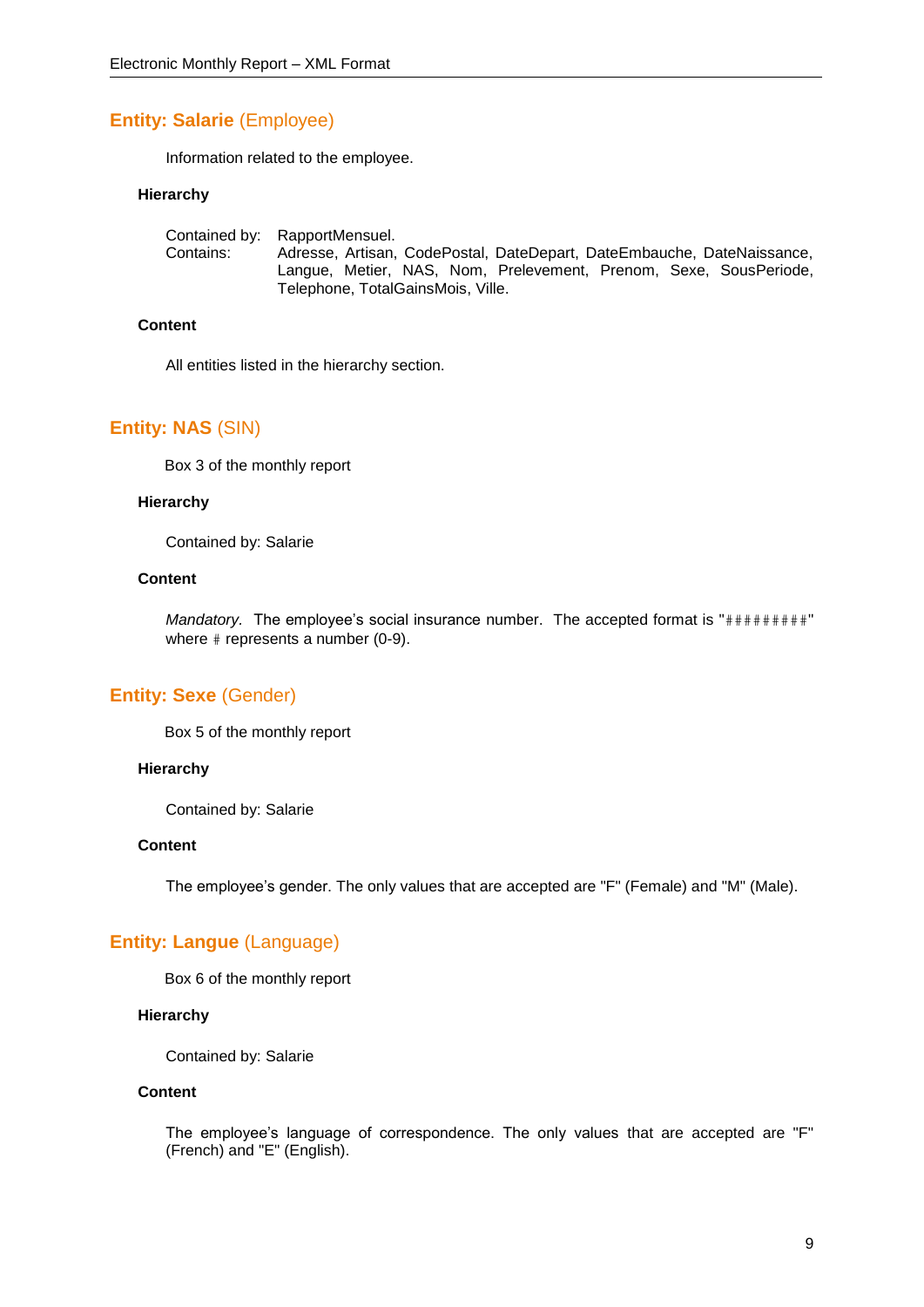# **Entity: Artisan (Artisan)**

Box 7 of the monthly report

## **Hierarchy**

Contained by: Salarie

#### **Content**

Indicates if the employee is an artisan. The only values that are accepted are "O" (Yes) and "N" (No).

# **Entity: Nom** (Surname)

Box 9 of the monthly report

#### **Hierarchy**

Contained by: Salarie

## **Content**

*Mandatory.* The employee's last name.

# **Entity: Prénom** (Given name)

Box 10 of the monthly report

## **Hierarchy**

Contained by: Salarie

#### **Content**

*Mandatory.* The employee's first name.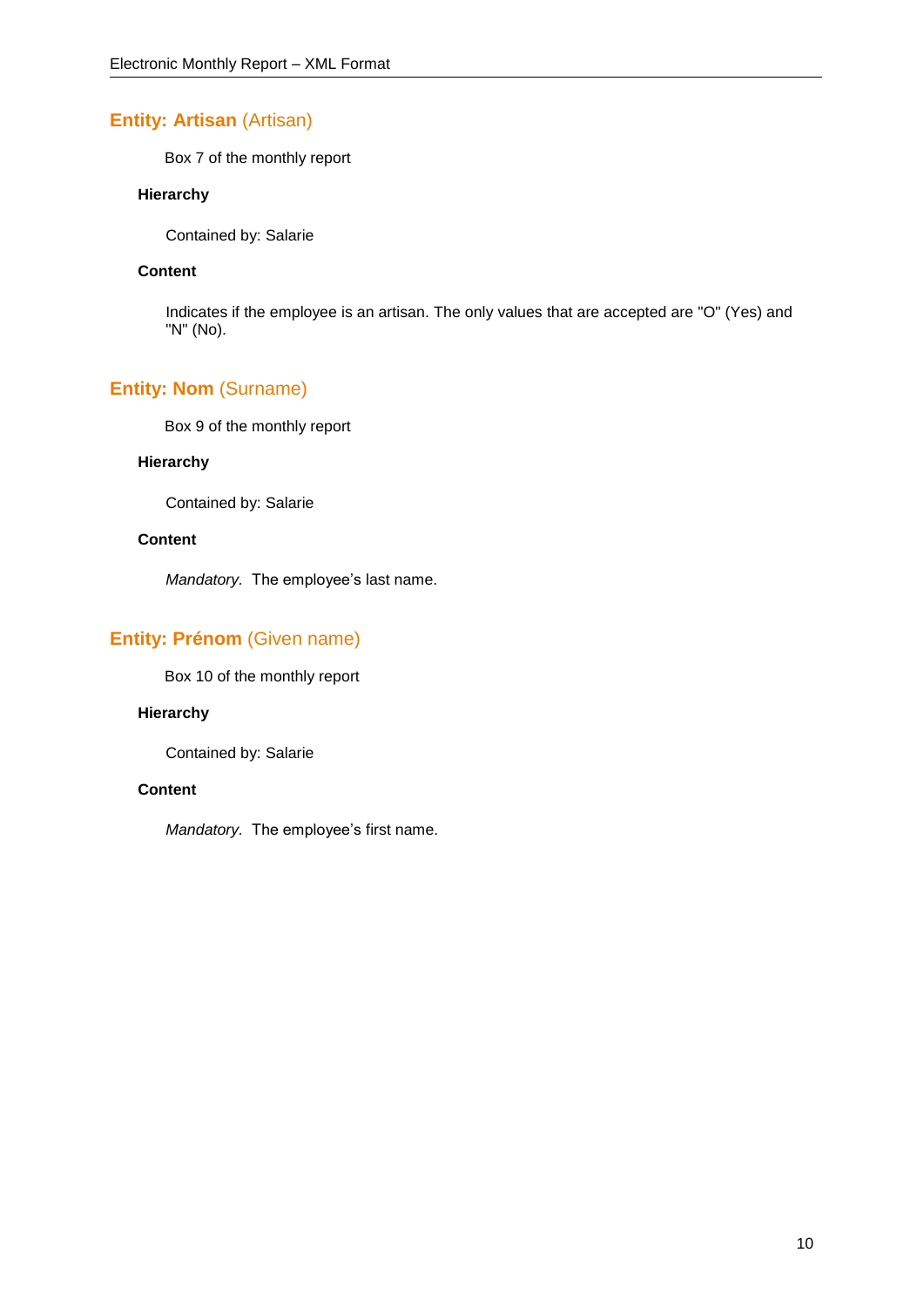# **Entity: DateNaissance** (Date of birth)

Box 11 of the monthly report

#### **Hierarchy**

Contained by: Salarie

#### **Content**

The employee's date of birth. The accepted format is "yyyymmdd", where *yyyy* represents the year, *mm* stands for the month and *dd,* the day. The month is numerically represented. The month and day must each contain two digits, with a leading zero if applicable. Valid examples: 19570205, 20021231 Invalid examples: 195725, 570205, 1957/02/05, 57-02-05

# **Entity: Adresse** (Address)

Box 12 of the monthly report

#### **Hierarchy**

Contained by: Salarie

#### **Content**

The employee's home address. It must include the civic number, street name and apartment number if applicable.

## **Entity: DateEmbauche (Hiring date)**

Box 13 of the monthly report

#### **Hierarchy**

Contained by: Salarie

#### **Content**

The employee's hiring date. The accepted format is "yyyymmdd", where *yyyy* represents the year, *mm* stands for the month and *dd,* the day. The month is numerically represented. The month and day must each contain two digits, with a leading zero if applicable. Valid examples: 19570205, 20021231 Invalid examples: 195725, 570205, 1957/02/05, 57-02-05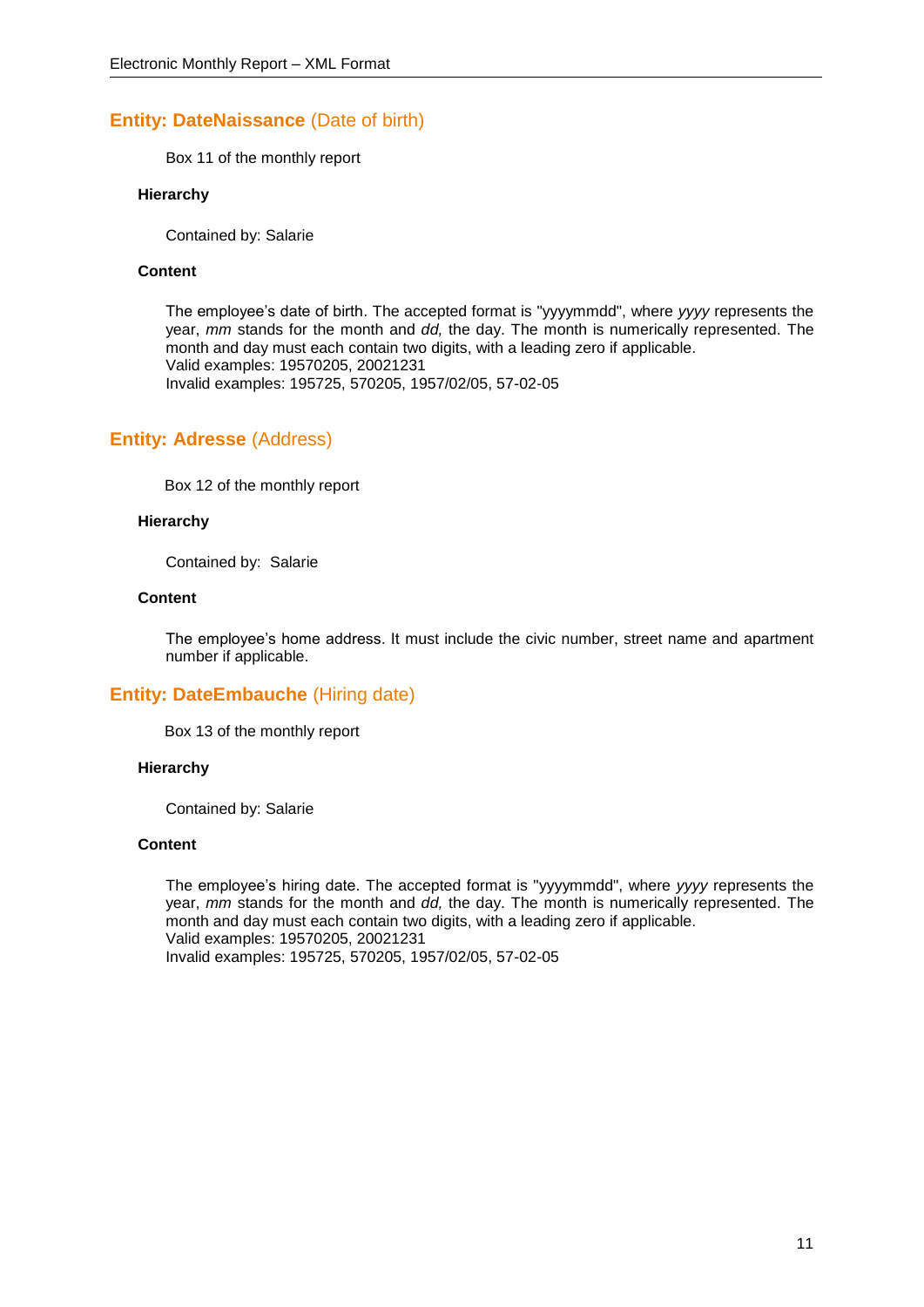## **Entity: DateDepart (Departure date)**

Box 14 of the monthly report

#### **Hierarchy**

Contained by: Salarie

#### **Content**

The employee's departure date. The accepted format is "yyyymmdd", where *yyyy* represents the year, *mm* stands for the month and *dd,* the day. The month is numerically represented. The month and day must each contain two digits, with a leading zero if applicable. Valid examples: 19570205, 20021231

Invalid examples: 195725, 570205, 1957/02/05, 57-02-05

*When an employee leaves, the departure date must be entered in this entity, and the amount paid as an advance termination notice must be entered in the PreavisDepart (Prior departure notice) entity (box 31-D).*

# **Entity: Ville** (City)

Box 15 of the monthly report

#### **Hierarchy**

Contained by: Salarie

#### **Content**

The employee's city of residence.

## **Entity: CodePostal (Postal code)**

Box 16 of the monthly report

#### **Hierarchy**

Contained by: Salarie

#### **Content**

The employee's home postal code. The accepted format is "C#C#C#", where C represents a letter  $(A-Z)$  and  $#$  represents a number  $(0-9)$ .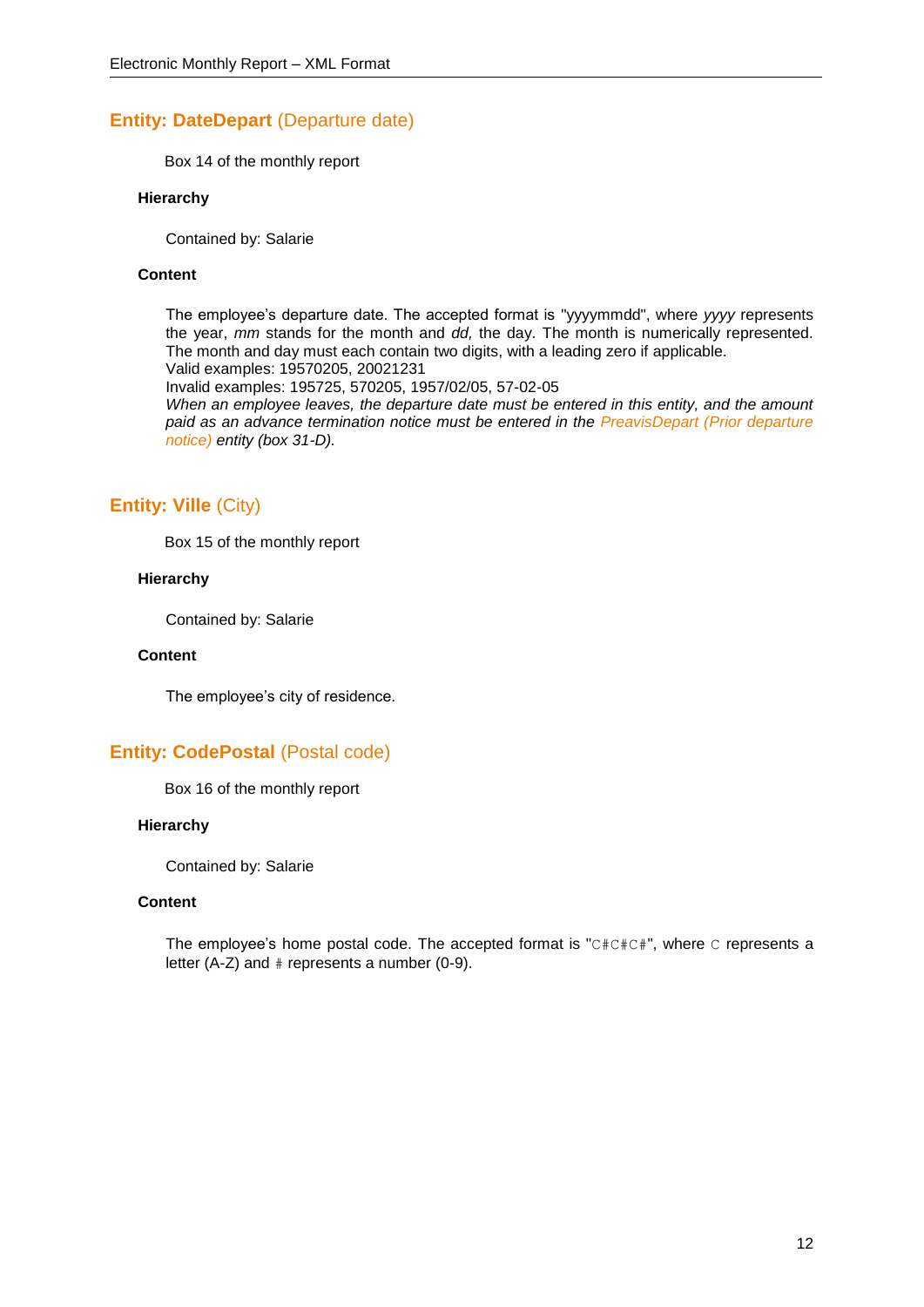# **Entity: Telephone** (Telephone)

Box 17 of the monthly report

#### **Hierarchy**

Contained by: Salarie

#### **Content**

The employee's telephone number. Accepted formats are "#######" (7 digits) and "##########" (10 digits) where # represents a number (0-9).

# **Entity: Metier** (Trade)

Box 20 of the monthly report

#### **Hierarchy**

Contained by: Salarie

#### **Content**

*Mandatory.* The employee's trade code. Accepted values are listed in appendix A.

# **Entity: TotalGainsMois** (Total monthly gross salary)

Box 33 of the monthly report

#### **Hierarchy**

Contained by: Salarie

#### **Content**

The total gross salary for the month, before deductions. It is equal to the sum of all the TotalGainsSemaine (Total weekly gross salary) entities entered in the employee's subperiods. Only numerical values are accepted. Negative values are preceded by a hyphen (-). The point (.) acts as a decimal separator. Valid examples: 1500, 1500.00, -1500, -1500.00 Invalid examples: 1 500, 1500-, (1500.00), 1500,00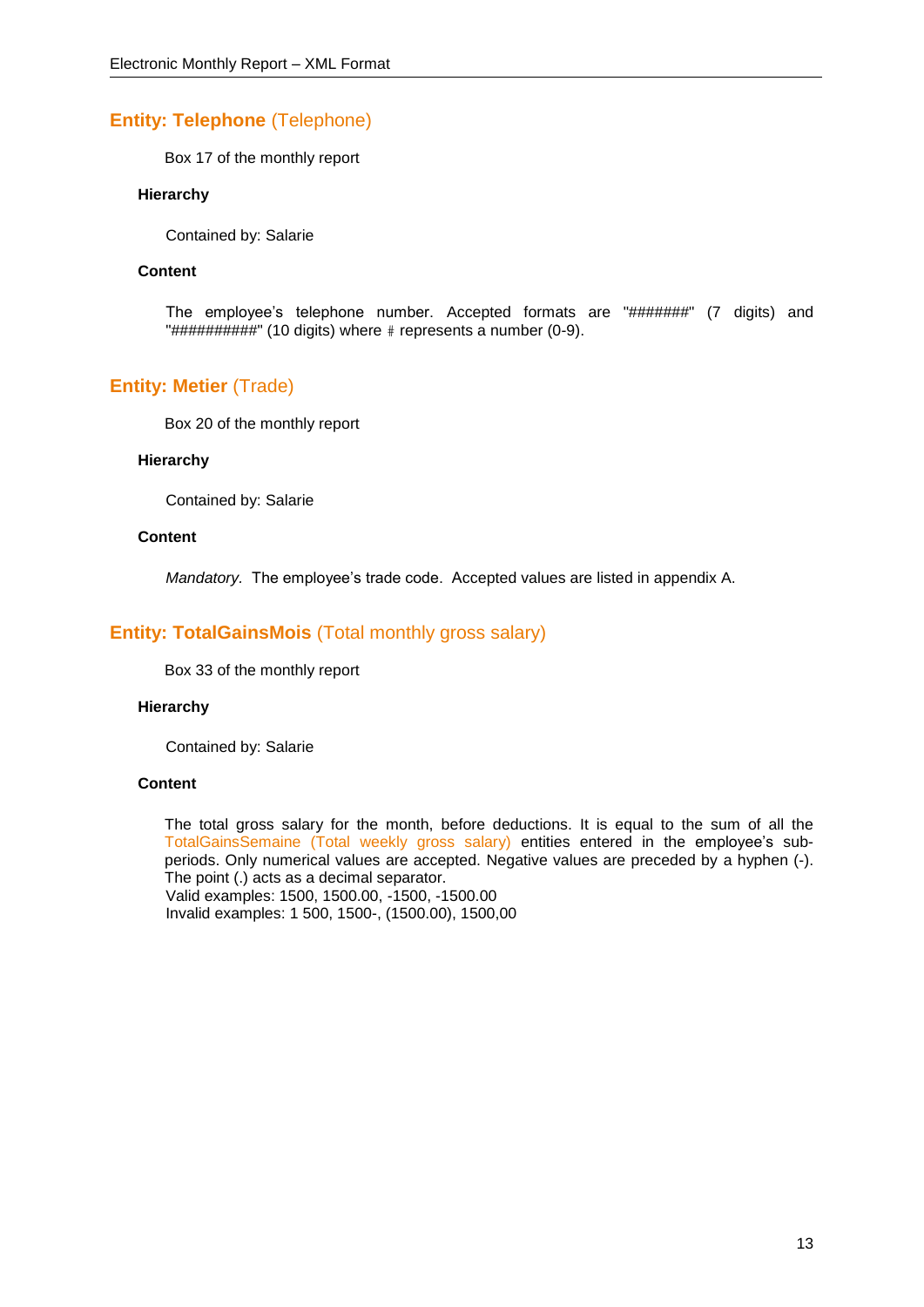# **Entity: Prelevement (Employee's levy)**

Box 34 of the monthly report

#### **Hierarchy**

Contained by: Salarie

#### **Content**

The employee's levy collected for the month. Only numerical values are accepted. Negative values are preceded by a hyphen (-). The point (.) acts as a decimal separator. Valid examples: 1500, 1500.00, -1500, -1500.00 Invalid examples: 1 500, 1500-, (1500.00), 1500,00

# **Entity: SousPeriode** (Sub-period)

A pay period

#### **Hierarchy**

| HeuresFeriees, HeuresJour, HeuresNuit, Heures50, PreavisDepart, | Contained by: Salarie. | Ajustement, Boni, Commission, HeuresCumPayees, HeuresCumulees,      |
|-----------------------------------------------------------------|------------------------|---------------------------------------------------------------------|
| Vacances.                                                       | Contains:              | PrimeEquipe, TauxFixe, TauxHoraire, TotalGainsSemaine, TotalHeures, |

#### **Attributes**

| FinissantLe | Box 22 of the monthly report.<br>Mandatory. The last day of the pay period. Each pay period is either one or<br>two weeks long. Accepted formats are "mmdd" and "mm-dd", where mm<br>represents the month and dd stands for the day. The month is numerically<br>represented. The month and day must each contain two digits, starting with a<br>zero if applicable.<br>Valid examples: 0101, 01-01<br>Invalid examples: 1-01, OC-01, 02-30, 01-55 |
|-------------|----------------------------------------------------------------------------------------------------------------------------------------------------------------------------------------------------------------------------------------------------------------------------------------------------------------------------------------------------------------------------------------------------------------------------------------------------|
|             | Please enter the reference week as provided for by your pay book.                                                                                                                                                                                                                                                                                                                                                                                  |

#### **Content**

All entities listed in the hierarchy section.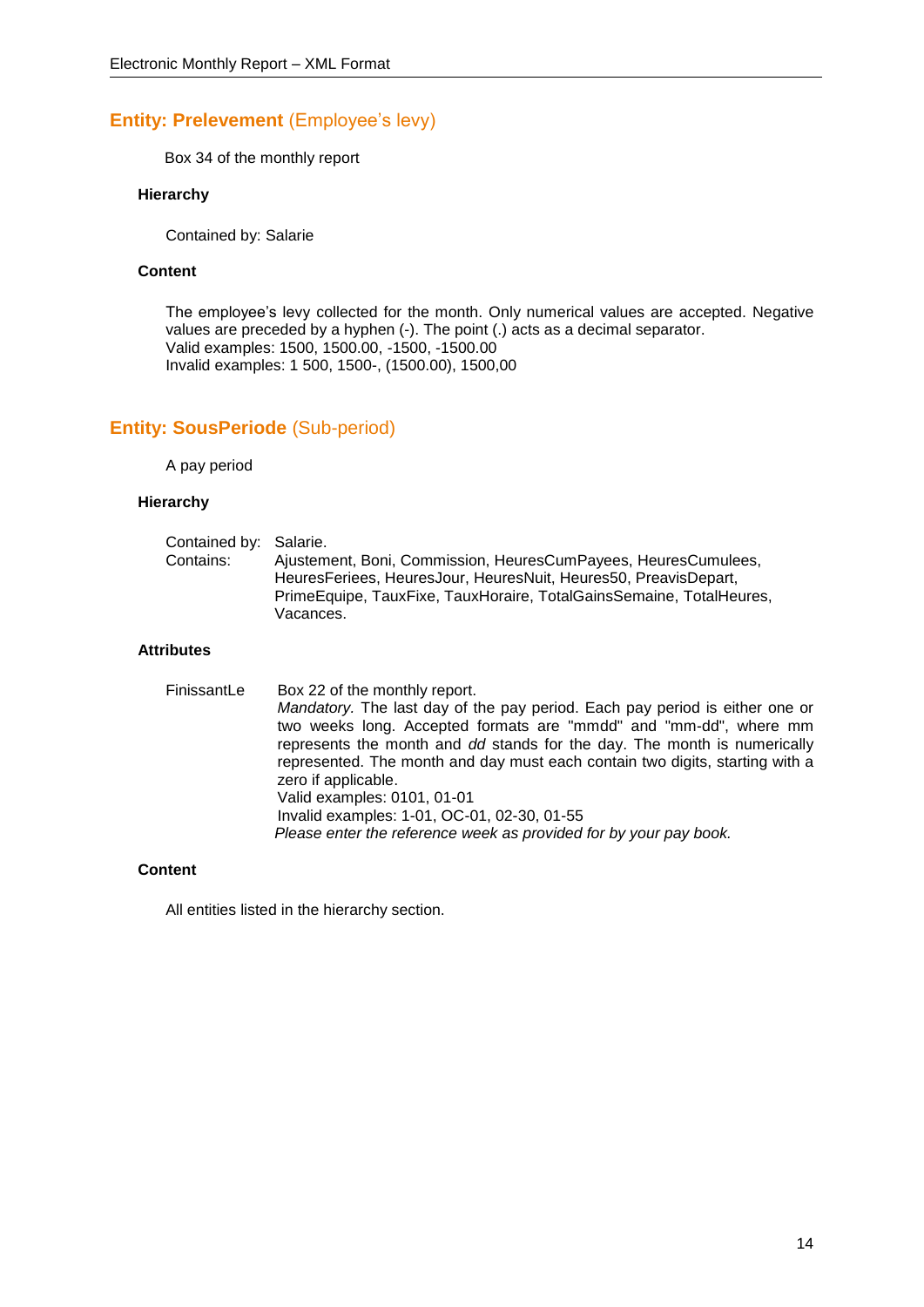## **Entity: TauxHoraire (Hourly rate)**

Box 23 of the monthly report

#### **Hierarchy**

Contained by: SousPeriode

#### **Content**

The hourly rate paid to the employee. Only positive numerical values are accepted. The point (.) acts as a decimal separator. Valid examples: 15, 15.2500, 15.25 Invalid examples: -15, 15,2500

## **Entity: PrimeEquipe** (Night or shift premium)

Box 24 of the monthly report

#### **Hierarchy**

Contained by: SousPeriode

#### **Content**

The night or shift premium paid to the employee. Usually used for nighttime work. Only positive numerical values are accepted. The point (.) acts as a decimal separator.

Valid examples: 1, 0.7500, 0.75 Invalid examples: -1, 0,7500

## **Entity: HeuresFeriees** (Hours paid for non-working holidays)

Box 25 of the monthly report

#### **Hierarchy**

Contained by: SousPeriode

#### **Content**

The number of hours paid for non-working holidays. Only numerical values are accepted. Negative values are preceded by a hyphen (-). The point (.) acts as a decimal separator. Valid examples: 8, 7.50, -8 Invalid examples: 7,50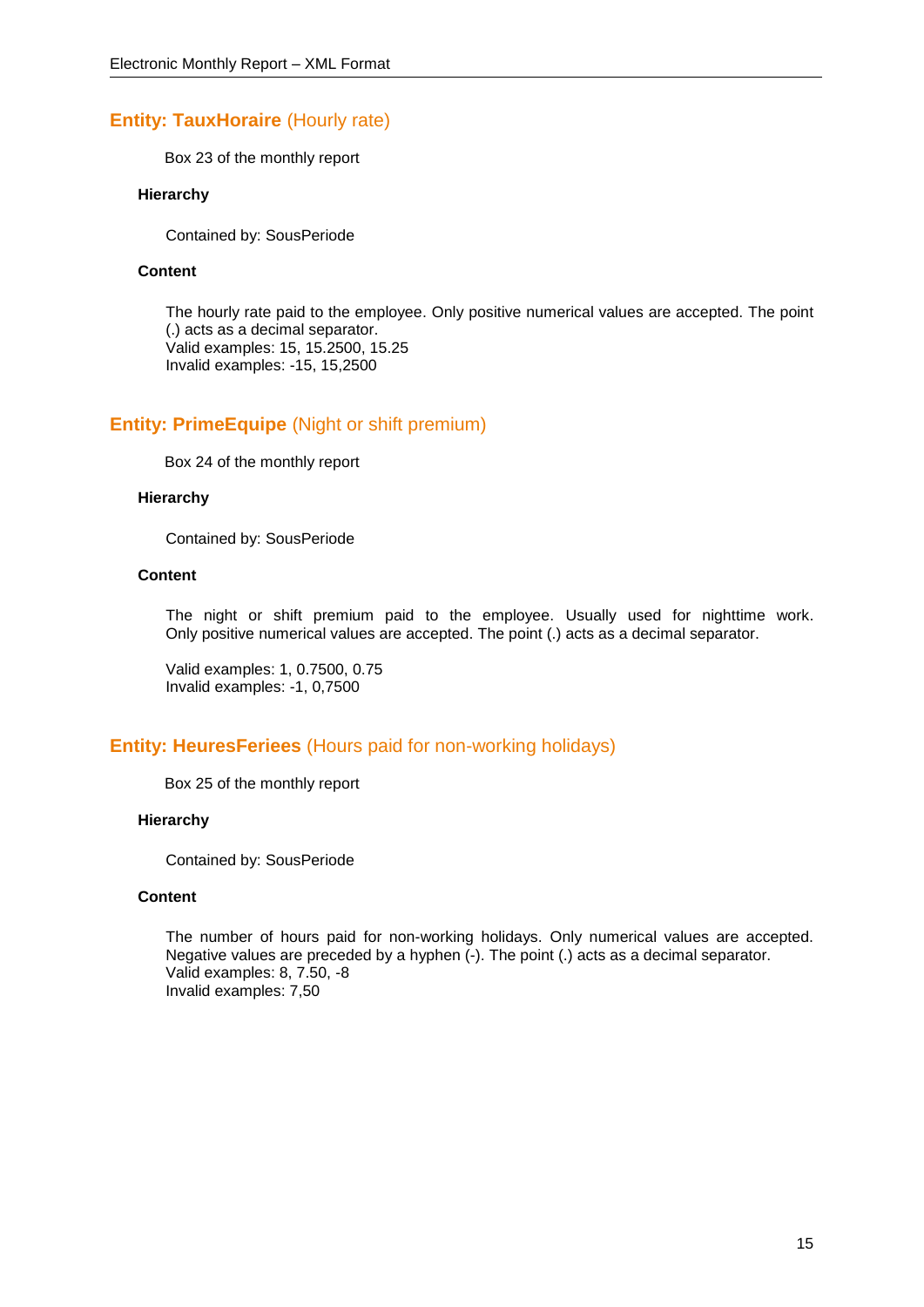# **Entity: HeuresJour (Day hours)**

Box 26 of the monthly report

#### **Hierarchy**

Contained by: SousPeriode

#### **Content**

The number of day hours worked. Only numerical values are accepted. Negative values are preceded by a hyphen (-). The point (.) acts as a decimal separator. Valid examples: 8, 7.50, -8 Invalid examples: 7,50

# **Entity: HeuresNuit (Night hours)**

Box 27 of the monthly report

#### **Hierarchy**

Contained by: SousPeriode

#### **Content**

The number of night hours worked. The hourly rate used in the calculations will be increased by the value entered in the PrimeEquipe (Night or shift premium) entity. Only numerical values are accepted. Negative values are preceded by a hyphen (-). The point (.) acts as a decimal separator.

Valid examples: 8, 7.50, -8 Invalid examples: 7,50

## **Entity: Heures50** (Hours worked overtime)

Box 28 of the monthly report

#### **Hierarchy**

Contained by: SousPeriode

#### **Content**

The number of overtime hours worked. The hourly rate used in the calculations will be multiplied by 1.5 (50%). Only numerical values are accepted. Negative values are preceded by a hyphen (-). The point (.) acts as a decimal separator. Valid examples: 8, 7.50, -8 Invalid examples: 7,50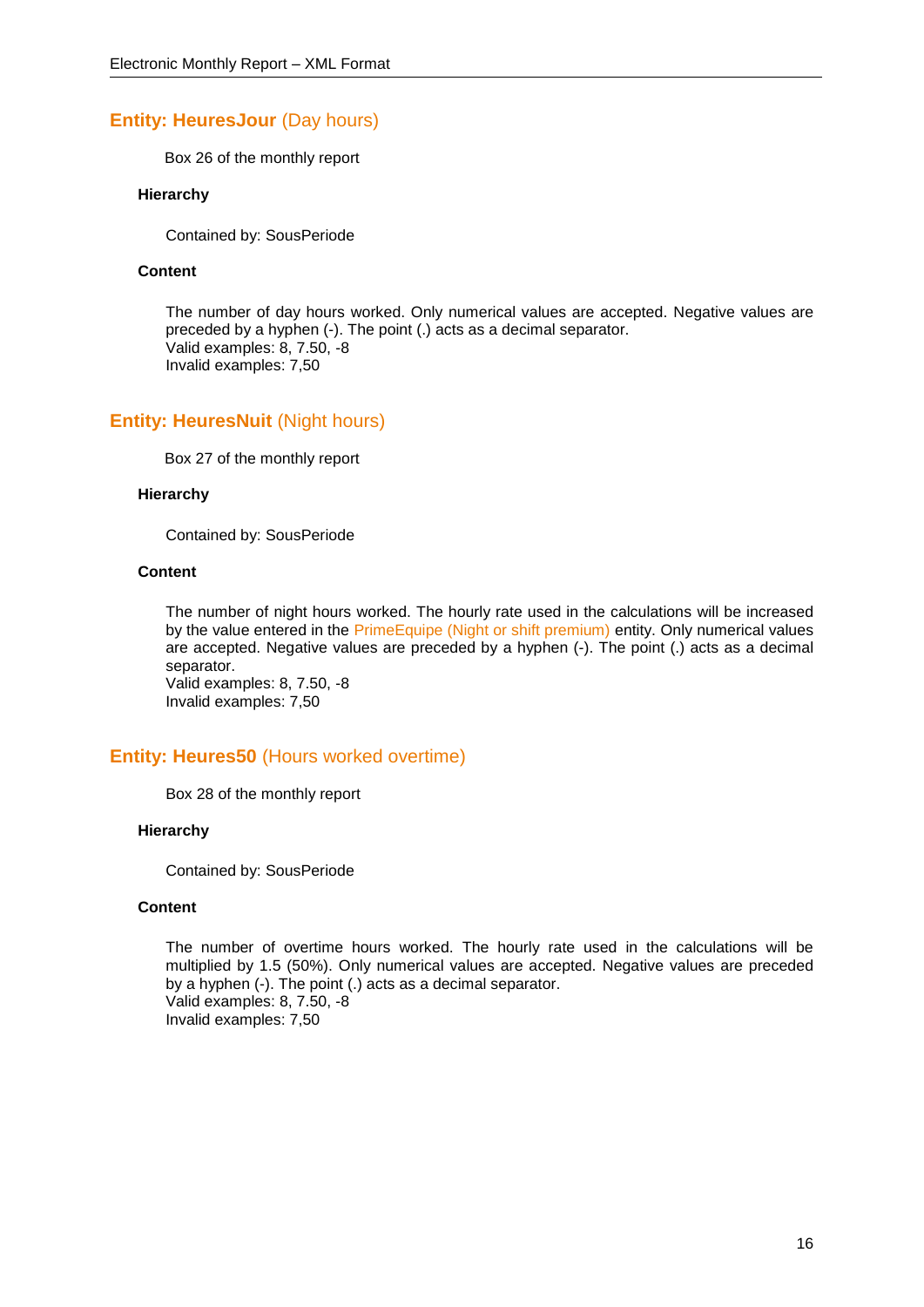# **Entity: TotalHeures** (Total hours)

Box 29 of the monthly report

#### **Hierarchy**

Contained by: SousPeriode

#### **Content**

The total number of hours paid to the employee. It is equal to the sum of the following entities: HeuresFeriees (Hours paid for non-working holidays), HeuresJour (Day hours), HeuresNuit (Night hours) and Heures50 (Hours worked overtime). Only numerical values are accepted. Negative values are preceded by a hyphen (-). The point (.) acts as a decimal separator. Valid examples: 40, 37.50, -40 Invalid examples: 37,50

## **Entity: HeuresCumulees** (Hours accumulated)

Box 30 of the monthly report

#### **Hierarchy**

Contained by: SousPeriode

#### **Content**

The number of unpaid hours cumulated for future leaves. Only numerical values are accepted. Negative values are preceded by a hyphen (-). The point (.) acts as a decimal separator. Valid examples: 8, 7.50, -8 Invalid examples: 7,50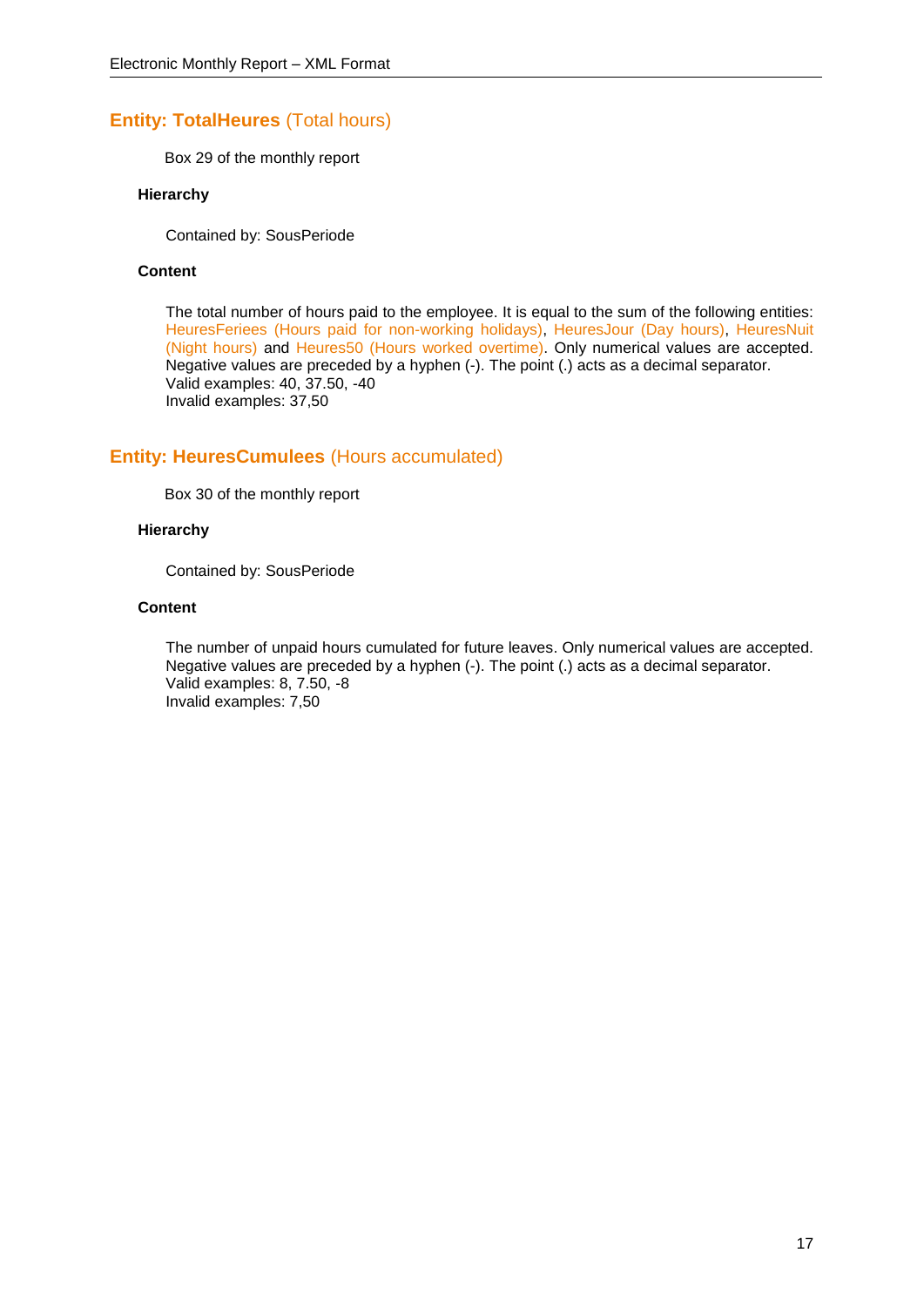## **Entity: HeuresCumPayees** (Paid accumulated hours)

Box 31-H of the monthly report

#### **Hierarchy**

Contained by: SousPeriode

#### **Content**

The amount paid to the employee for accumulated hours. Only numerical values are accepted. Negative values are preceded by a hyphen (-). The point (.) acts as a decimal separator.

Valid examples: 1500, 1500.00, -1500, -1500.00 Invalid examples: 1 500, 1500-, (1500.00), 1500,00

## **Entity: Ajustement (Adjustment)**

Box 31-A of the monthly report

#### **Hierarchy**

Contained by: SousPeriode

#### **Content**

The adjustment amount paid to the employee. Only numerical values are accepted. Negative values are preceded by a hyphen (-). The point (.) acts as a decimal separator. Valid examples: 1500, 1500.00, -1500, -1500.00 Invalid examples: 1 500, 1500-, (1500.00), 1500,00

#### **Entity: Boni (Bonus)**

Box 31-B of the monthly report

#### **Hierarchy**

Contained by: SousPeriode

#### **Content**

The bonus amount paid to the employee. Only numerical values are accepted. Negative values are preceded by a hyphen (-). The point (.) acts as a decimal separator. Valid examples: 1500, 1500.00, -1500, -1500.00 Invalid examples: 1 500, 1500-, (1500.00), 1500,00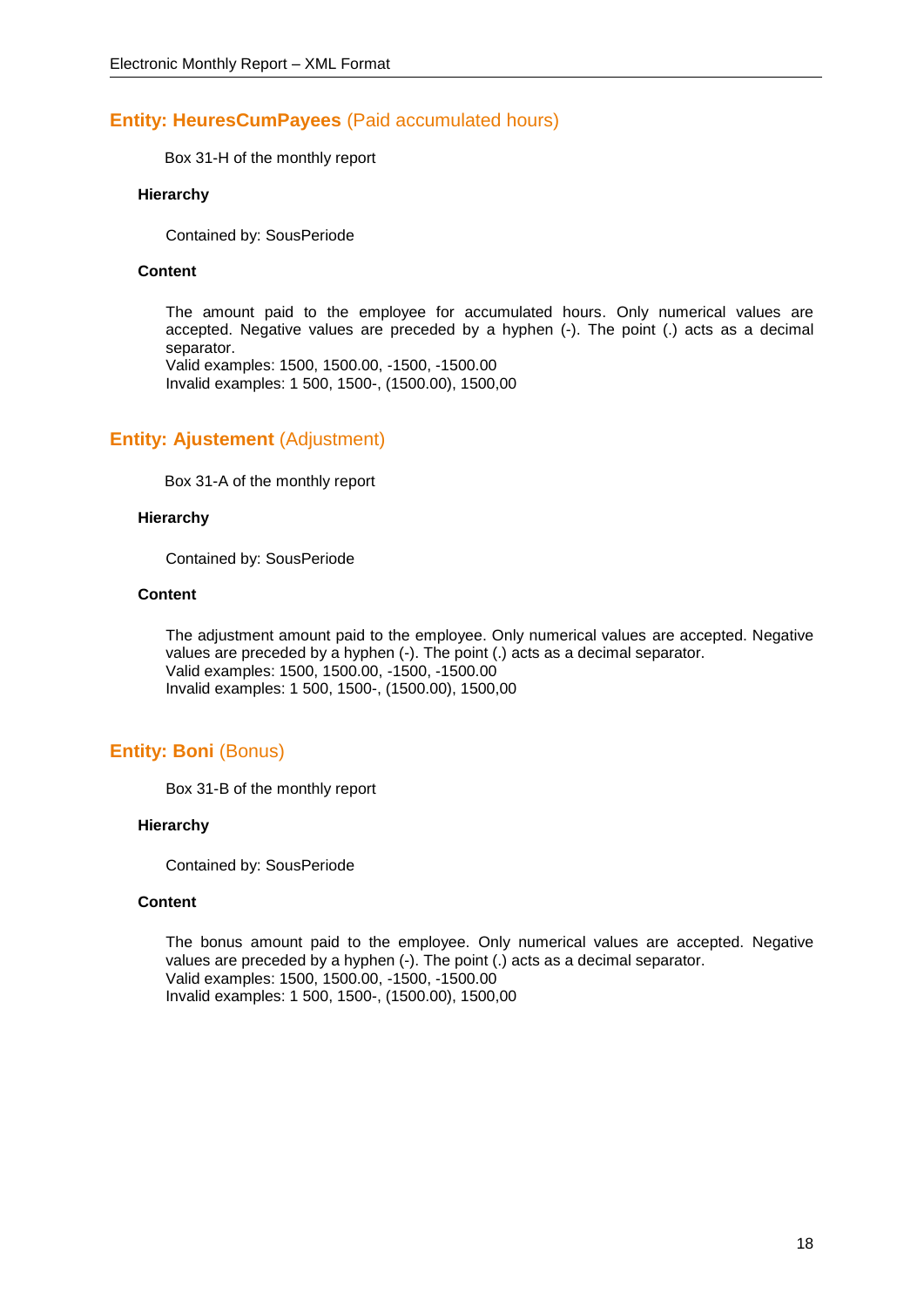# **Entity: Commission** (Commission)

Box 31-C of the monthly report

#### **Hierarchy**

Contained by: SousPeriode

#### **Content**

The amount of commission paid to the employee. Only numerical values are accepted. Negative values are preceded by a hyphen (-). The point (.) acts as a decimal separator. Valid examples: 1500, 1500.00, -1500, -1500.00 Invalid examples: 1 500, 1500-, (1500.00), 1500,00

# **Entity: PreavisDepart** (Prior departure notice)

Box 31-D of the monthly report

#### **Hierarchy**

Contained by: SousPeriode

#### **Content**

The amount paid to the employee as part of a prior departure notice. Only numerical values are accepted. Negative values are preceded by a hyphen (-). The point (.) acts as a decimal separator. Valid examples: 1500, 1500.00, -1500, -1500.00

Invalid examples: 1 500, 1500-, (1500.00), 1500,00

# **Entity: TauxFixe** (Flat rate)

Box 31-T of the monthly report

#### **Hierarchy**

Contained by: SousPeriode

#### **Content**

The amount paid to the employee as flat rate wage. Only numerical values are accepted. Negative values are preceded by a hyphen (-). The point (.) acts as a decimal separator. Valid examples: 1500, 1500.00, -1500, -1500.00 Invalid examples: 1 500, 1500-, (1500.00), 1500,00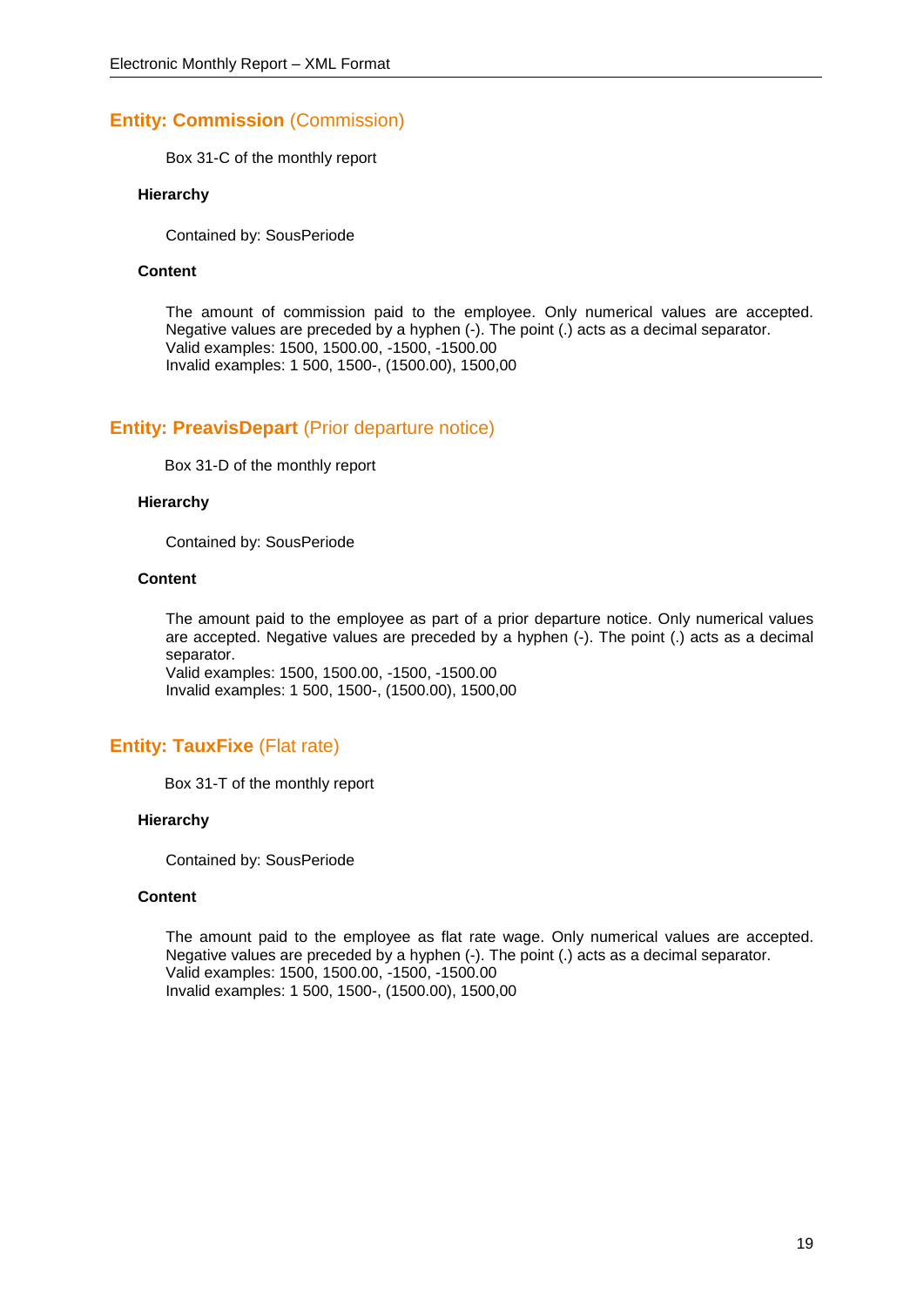# **Entity: Vacances** (Vacation)

Box 31-V of the monthly report

#### **Hierarchy**

Contained by: SousPeriode

#### **Content**

The amount paid to the employee as vacation. Only numerical values are accepted. Negative values are preceded by a hyphen (-). The point (.) acts as a decimal separator. Valid examples: 1500, 1500.00, -1500, -1500.00 Invalid examples: 1 500, 1500-, (1500.00), 1500,00

# **Entity: TotalGainsSemaine** (Total weekly gross salary)

Box 32 of the monthly report

#### **Hierarchy**

Contained by: SousPeriode

#### **Content**

The total weekly gross salary for the reference week, before deductions. Only numerical values are accepted. Negative values are preceded by a hyphen (-). The point (.) acts as a decimal separator. Valid examples: 1500, 1500.00, -1500, -1500.00

Invalid examples: 1 500, 1500-, (1500.00), 1500,00

## **Entity: PercuSalaries** (Employees' levies)

Box 35 of the monthly report

#### **Hierarchy**

Contained by: RapportMensuel

#### **Content**

The total amount of levies paid by the employees. It is equal to the sum of all Prelevement (Employee's levy) entities for the monthly report. Only numerical values are accepted. Negative values are preceded by a hyphen (-). The point (.) acts as a decimal separator. Valid examples: 1500, 1500.00, -1500, -1500.00 Invalid examples: 1 500, 1500-, (1500.00), 1500,00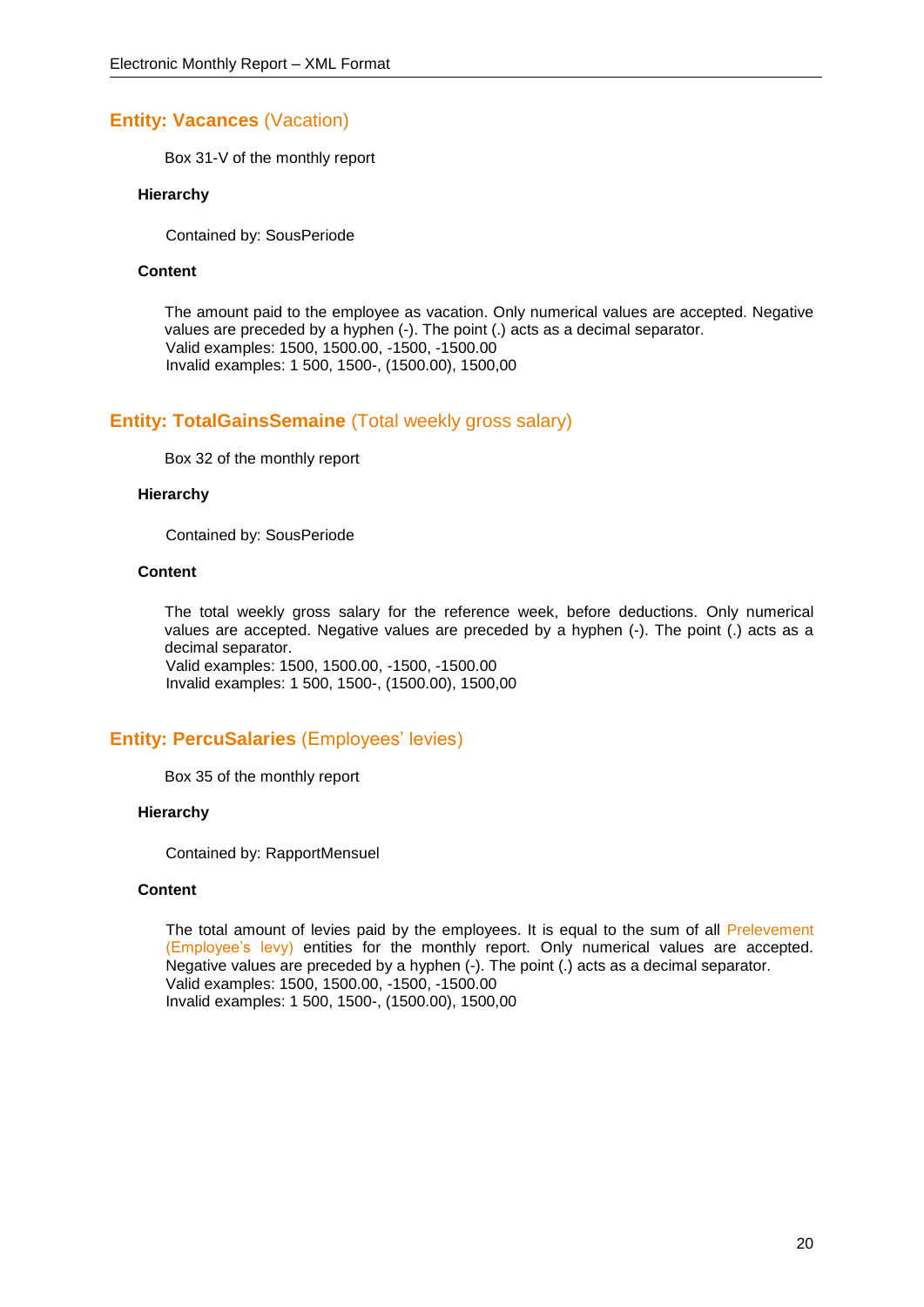# **Entity: PartEmployeur** (Employer's levy)

Box 36 of the monthly report

#### **Hierarchy**

Contained by: RapportMensuel

#### **Content**

The employer's levy collected for the month. Please note that this amount must be equal to the total amount of levies paid by the employees (entered in the PercuSalaries (Employees' levies) entity). Only numerical values are accepted. Negative values are preceded by a hyphen (-). The point (.) acts as a decimal separator. Valid examples: 1500, 1500.00, -1500, -1500.00 Invalid examples: 1 500, 1500-, (1500.00), 1500,00

# **Entity: CotisationArtisans** (Artisan's levy)

Box 37 of the monthly report

#### **Hierarchy**

Contained by: RapportMensuel

#### **Content**

The artisan's levy collected for the month, if applicable. Only numerical values are accepted. Negative values are preceded by a hyphen (-).The point (.) acts as a decimal separator. Valid examples: 1500, 1500.00, -1500, -1500.00 Invalid examples: 1 500, 1500-, (1500.00), 1500,00

# **Entity: DebitCredit** (Debit - Credit)

Box 38 of the monthly report

#### **Hierarchy**

Contained by: RapportMensuel

#### **Content**

The debit or credit amount. If you enter an amount in this entity, you must include a supporting document or explanatory note with your cheque. Only numerical values are accepted. Negative values are preceded by a hyphen (-). The point (.) acts as a decimal separator. Valid examples: 1500, 1500.00, -1500, -1500.00 Invalid examples: 1 500, 1500-, (1500.00), 1500,00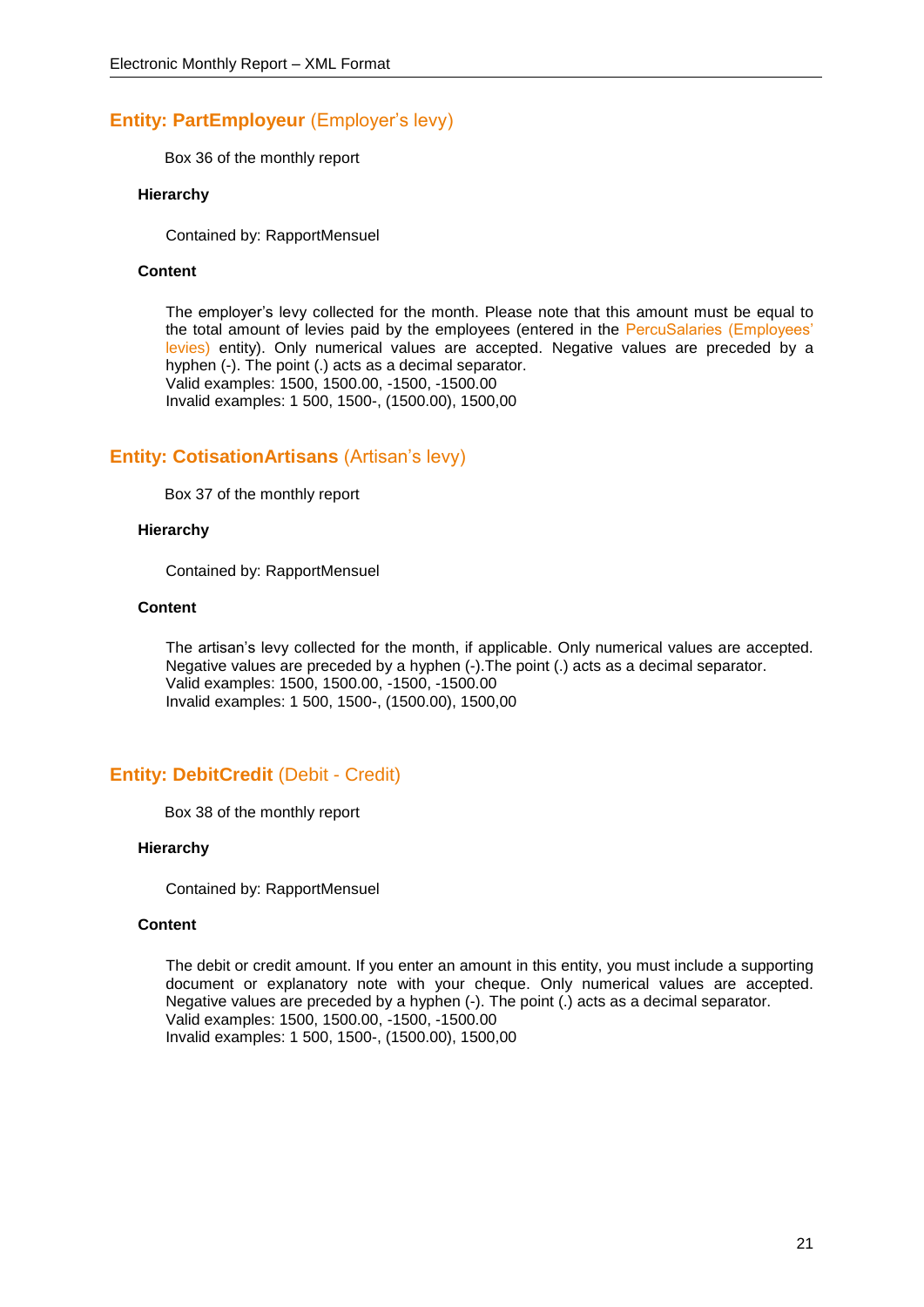# **Entity: Total (Total)**

Box 39 of the monthly report

#### **Hierarchy**

Contained by: RapportMensuel

#### **Content**

Total levy for the month. The levy must be paid by check and sent by mail or paid directly online. It is equal to the sum of the following entities: PercuSalaries (Employees' levies), PartEmployeur (Employer's levy), CotisationArtisans (Artisan's levy) and DebitCredit (Debit -Credit). Only numerical values are accepted. Negative values are preceded by a hyphen (-). The point (.) acts as a decimal separator. Valid examples: 1500, 1500.00, -1500, -1500.00

Invalid examples: 1 500, 1500-, (1500.00), 1500,00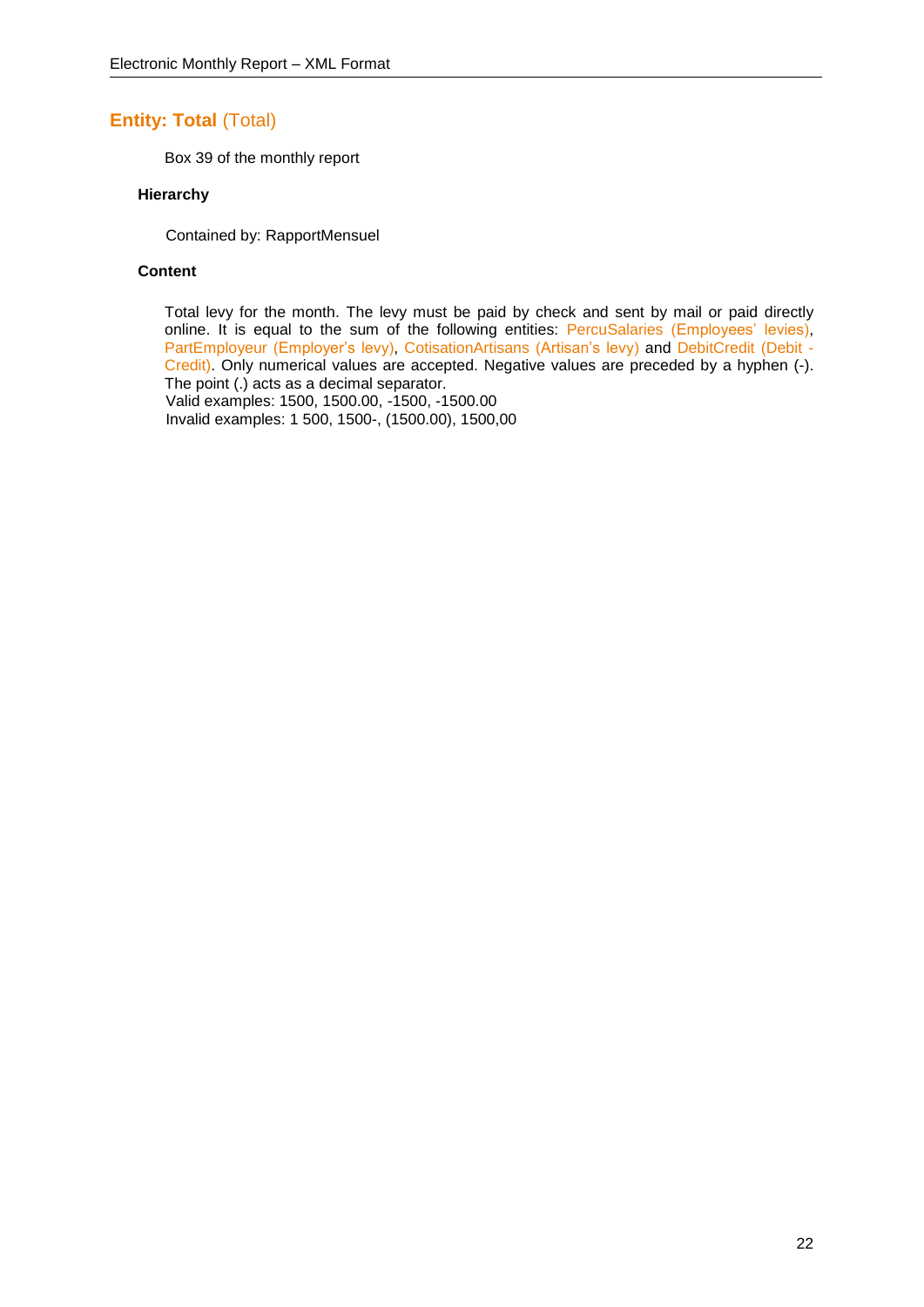# **Appendix A: Trade codes**

| <b>Numerical Title</b><br>code |                                                                                                                                     | Category   |
|--------------------------------|-------------------------------------------------------------------------------------------------------------------------------------|------------|
| 1001                           |                                                                                                                                     |            |
|                                | Mechanic (1 <sup>st</sup> class)<br>Mechanic (2 <sup>nd</sup> class)                                                                | Journeyman |
| 1002                           |                                                                                                                                     | Journeyman |
| 1003                           | Mechanic (3 <sup>rd</sup> class)                                                                                                    | Journeyman |
| 1004                           | Apprentice Mechanic (3rd year)                                                                                                      | Apprentice |
| 1005                           | Apprentice Mechanic (2 <sup>nd</sup> year)                                                                                          | Apprentice |
| 1006                           | Apprentice Mechanic (1 <sup>st</sup> year)                                                                                          | Apprentice |
| 1101                           | Automatic transmission mechanic (1 <sup>st</sup> class)                                                                             | Journeyman |
| 1102                           | Automatic transmission mechanic (2 <sup>nd</sup> class)                                                                             | Journeyman |
| 1103                           | Automatic transmission mechanic (3 <sup>rd</sup> class)                                                                             | Journeyman |
| 1200                           | <b>Brake Mechanic</b>                                                                                                               | Other      |
| 1301                           | Alignment and Suspension Specialist (1 <sup>st</sup> class)                                                                         | Journeyman |
| 1302                           | Alignment and Suspension Specialist (2 <sup>nd</sup> class)                                                                         | Journeyman |
| 1303                           | Alignment and Suspension Specialist (3rd class)                                                                                     | Journeyman |
| 1401                           | Truck Mechanic (1 <sup>st</sup> class)                                                                                              | Journeyman |
| 1402                           | Truck Mechanic (2 <sup>nd</sup> class)                                                                                              | Journeyman |
| 1403                           | Truck Mechanic (3 <sup>rd</sup> class)                                                                                              | Journeyman |
| 1404                           | Apprentice Truck Mechanic (3rd year)                                                                                                | Apprentice |
| 1405                           | Apprentice Truck Mechanic (2 <sup>nd</sup> year)                                                                                    | Apprentice |
|                                |                                                                                                                                     |            |
| 1406                           | Apprentice Truck Mechanic (1 <sup>st</sup> year)                                                                                    | Apprentice |
| 1501                           | Electrician (1 <sup>st</sup> class)<br>Electrician (2 <sup>nd</sup> class)                                                          | Journeyman |
| 1502                           |                                                                                                                                     | Journeyman |
| 1503                           | Electrician $\overline{3}^{\text{rd}}$ class)                                                                                       | Journeyman |
| 1504                           | Apprentice Electrician (3rd year)                                                                                                   | Apprentice |
| 1505                           | Apprentice Electrician (2 <sup>nd</sup> year)                                                                                       | Apprentice |
| 1506                           | Apprentice Electrician (1 <sup>st</sup> year)                                                                                       | Apprentice |
|                                |                                                                                                                                     |            |
| 1603                           | Add-on electrical and electronic systems installer                                                                                  | Other      |
| 2001                           | Painter (1 <sup>st</sup> class)                                                                                                     | Journeyman |
| 2002                           | Painter (2 <sup>nd</sup> class)                                                                                                     | Journeyman |
| 2003                           | Painter (3 <sup>rd</sup> class)                                                                                                     | Journeyman |
| 2004                           |                                                                                                                                     | Apprentice |
| 2005                           | Apprentice Painter (3 <sup>rd</sup> year)<br>Apprentice Painter (2 <sup>nd</sup> year)<br>Apprentice Painter (1 <sup>st</sup> year) |            |
|                                |                                                                                                                                     | Apprentice |
| 2006                           |                                                                                                                                     | Apprentice |
| 2101                           | Frame Man (1 <sup>st</sup> class)                                                                                                   | Journeyman |
| 2102                           | Frame Man (2 <sup>nd</sup> class)                                                                                                   | Journeyman |
| 2103                           | Frame Man $(3rd$ class)                                                                                                             | Journeyman |
| 2401                           | Radio Installer (1 <sup>st</sup> class)                                                                                             | Journeyman |
| 2402                           | Radio Installer (2 <sup>nd</sup> class)                                                                                             | Journeyman |
| 2403                           | Radio Installer (3 <sup>rd</sup> class)                                                                                             | Journeyman |
| 2501                           |                                                                                                                                     | Journeyman |
| 2502                           |                                                                                                                                     | Journeyman |
| 2503                           | Bodyman (1 <sup>st</sup> class)<br>Bodyman (2 <sup>nd</sup> class)<br>Bodyman (3 <sup>rd</sup> class)                               | Journeyman |
| 2504                           | Apprentice Bodyman (3rd year)                                                                                                       | Apprentice |
|                                | Apprentice Bodyman (2 <sup>nd</sup> year)                                                                                           |            |
| 2505                           | Apprentice Bodyman (1 <sup>st</sup> year)                                                                                           | Apprentice |
| 2506                           |                                                                                                                                     | Apprentice |

l,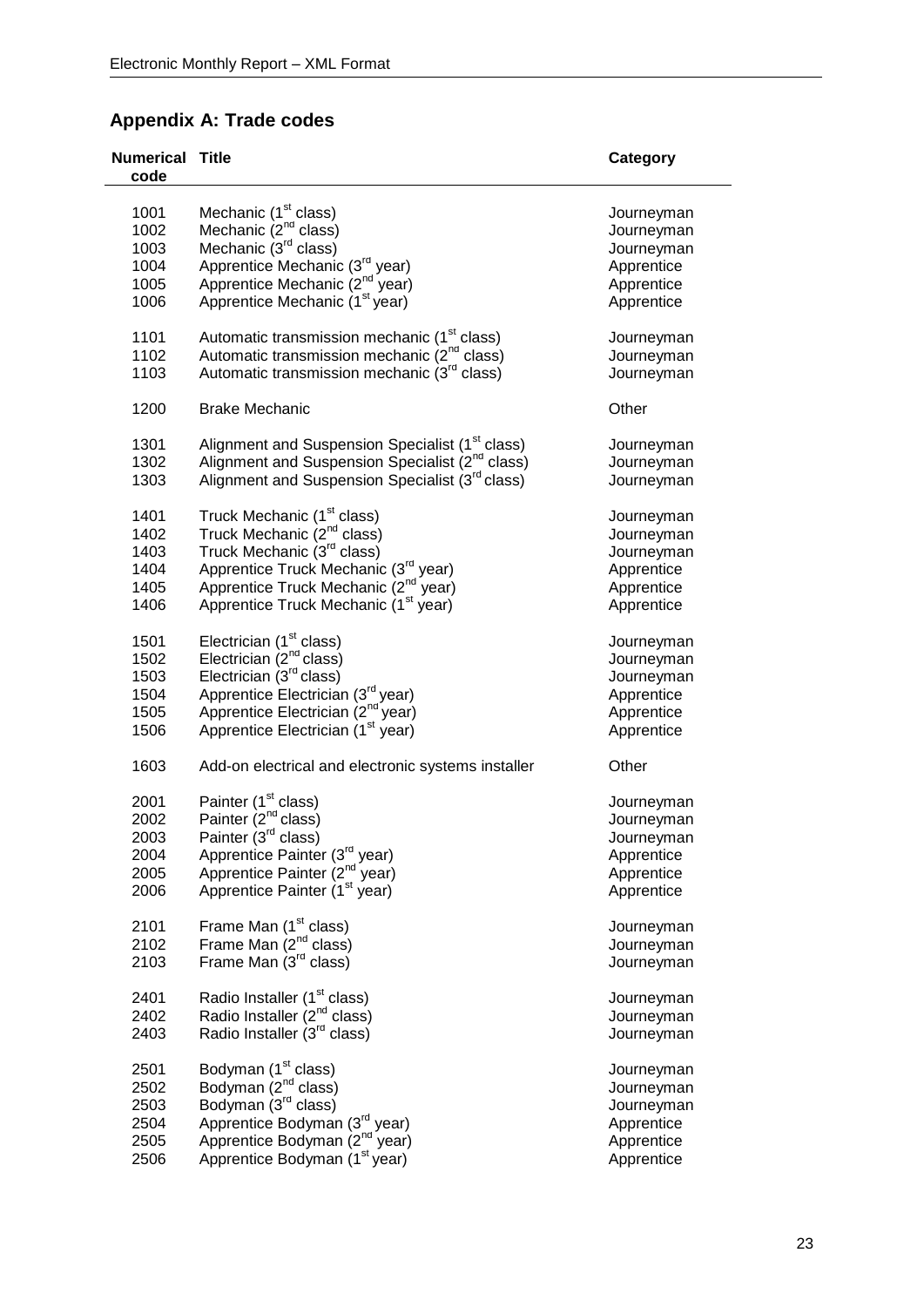#### **Numerical code**

**Category** 

| 2601<br>2602<br>2603<br>2604<br>2605<br>2606 | Radiator Repair Specialist (1 <sup>st</sup> class)<br>Radiator Repair Specialist (2 <sup>nd</sup> class)<br>Radiator Repair Specialist (3 <sup>rd</sup> class)<br>Apprentice Radiator Repair Specialist (3 <sup>rd</sup> year)<br>Apprentice Radiator Repair Specialist (2 <sup>nd</sup><br>' year)<br>Apprentice Radiator Repair Specialist (1 <sup>st</sup> year) | Journeyman<br>Journeyman<br>Journeyman<br>Apprentice<br>Apprentice<br>Apprentice |
|----------------------------------------------|---------------------------------------------------------------------------------------------------------------------------------------------------------------------------------------------------------------------------------------------------------------------------------------------------------------------------------------------------------------------|----------------------------------------------------------------------------------|
| 2701<br>2702<br>2703<br>2704<br>2705<br>2706 | Trim Man (1 <sup>st</sup> class)<br>Trim Man (2 <sup>nd</sup> class)<br>Trim Man (3 <sup>rd</sup> class)<br>Apprentice Trim Man (3 <sup>rd</sup> year)<br>Apprentice Trim Man (2 <sup>nd year)</sup><br>Apprentice Trim Man (1 <sup>st</sup> year)                                                                                                                  | Journeyman<br>Journeyman<br>Journeyman<br>Apprentice<br>Apprentice<br>Apprentice |
| 2801<br>2802<br>2803<br>2804<br>2805<br>2806 | Gas Welder (1 <sup>st</sup> class)<br>Gas Welder (2 <sup>nd</sup> class)<br>Gas Welder (3rd class)<br>Apprentice Gas Welder (3 <sup>rd</sup> year)<br>Apprentice Gas Welder (2 <sup>nd</sup> year)<br>Apprentice Gas Welder (1 <sup>st</sup> year)                                                                                                                  | Journeyman<br>Journeyman<br>Journeyman<br>Apprentice<br>Apprentice<br>Apprentice |
| 2901<br>2902<br>2903<br>2904<br>2905<br>2906 | Arc Welder (1 <sup>st</sup> class)<br>Arc Welder (2 <sup>nd</sup> class)<br>Arc Welder (3rd class)<br>Apprentice Arc Welder (3 <sup>rd</sup> year)<br>Apprentice Arc Welder (2 <sup>nd</sup> year)<br>Apprentice Arc Welder (1 <sup>st</sup> year)                                                                                                                  | Journeyman<br>Journeyman<br>Journeyman<br>Apprentice<br>Apprentice<br>Apprentice |
| 3001<br>3002<br>3003<br>3004<br>3005<br>3006 | Upholsterer (1 <sup>st</sup> class)<br>Upholsterer $(2^{nd}$ class)<br>Upholsterer (3rd class)<br>Apprentice Upholsterer (3 <sup>rd</sup> year)<br>Apprentice Upholsterer (2 <sup>nd</sup> year)<br>Apprentice Upholsterer (1 <sup>st</sup> year)                                                                                                                   | Journeyman<br>Journeyman<br>Journeyman<br>Apprentice<br>Apprentice<br>Apprentice |
| 3101<br>3102<br>3103                         | Truck Bodyman (1 <sup>st</sup> class)<br>Truck Bodyman (2 <sup>nd</sup> class)<br>Truck Bodyman (3 <sup>rd</sup> class)                                                                                                                                                                                                                                             | Journeyman<br>Journeyman<br>Journeyman                                           |
| 3201<br>3202<br>3203                         | Truck Painter (1 <sup>st</sup> class)<br>Truck Painter (2 <sup>nd</sup> class)<br>Truck Painter (3 <sup>rd</sup> class)                                                                                                                                                                                                                                             | Journeyman<br>Journeyman<br>Journeyman                                           |
| 4001<br>4002<br>4003                         | Dismantler 1 <sup>st</sup> grade (0 to 2,000 hours)<br>Dismantler 2 <sup>nd</sup> grade (2,001 to 4,000 hours)<br>Dismantler 3 <sup>rd</sup> grade (4,001 hours or more)                                                                                                                                                                                            | Other<br>Other<br>Other                                                          |
| 5078                                         | Pump Attendant                                                                                                                                                                                                                                                                                                                                                      | Other                                                                            |
| 5571<br>5572<br>5573                         | Service Attendant 1 <sup>st</sup> grade (0 to 2,000 hours)<br>Service Attendant 2 <sup>nd</sup> grade (2,001 to 4,000 hours)<br>Service Attendant 3 <sup>rd</sup> grade (4,001 hours or more)                                                                                                                                                                       | Other<br>Other<br>Other                                                          |
| 5800                                         | Washer                                                                                                                                                                                                                                                                                                                                                              | Other                                                                            |
| 6571<br>6572                                 | Messenger Level A (4,001 hours or more)<br>Messenger Level B (0 to 4,000 hours)                                                                                                                                                                                                                                                                                     | Other<br>Other                                                                   |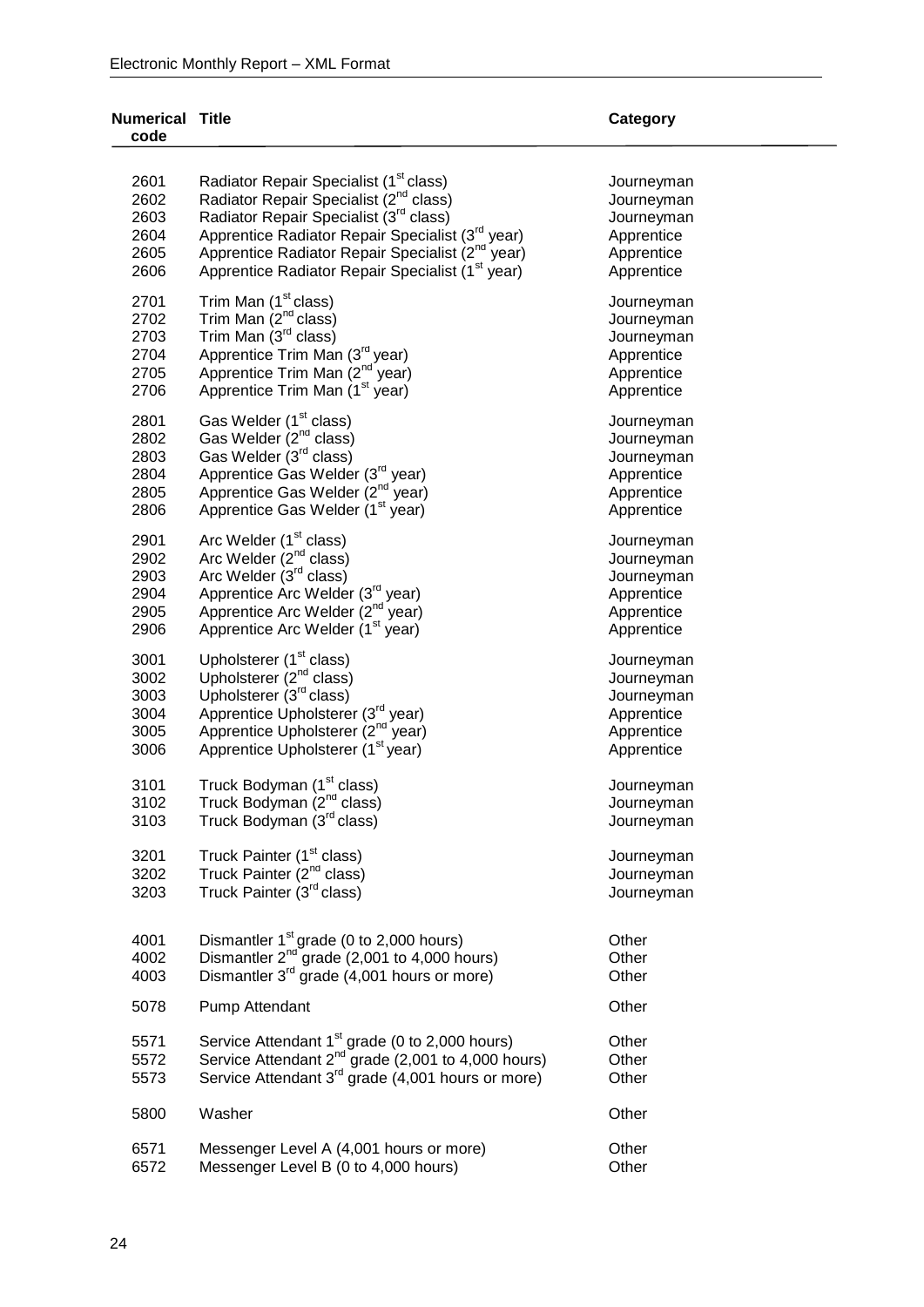| <b>Numerical</b><br>code | Title                                                           | Category |
|--------------------------|-----------------------------------------------------------------|----------|
|                          |                                                                 |          |
| 6671                     | Parts Clerk Level A (12,001 hours or more)                      | Other    |
| 6672                     | Parts Clerk Level B (8,001 to 12,000 hours)                     | Other    |
| 6673                     | Parts Clerk Level C (4,001 to 8,000 hours)                      | Other    |
| 6674                     | Parts Clerk Level D (0 to 4,000 hours)                          | Other    |
| 6701                     | Semiskilled Worker 1 <sup>st</sup> grade (0 to 2,000 hours)     | Other    |
| 6702                     | Semiskilled Worker 2 <sup>nd</sup> grade (2,001 to 4,000 hours) | Other    |
| 6703                     | Semiskilled Worker 3 <sup>rd</sup> grade (4,001 hours or more)  | Other    |